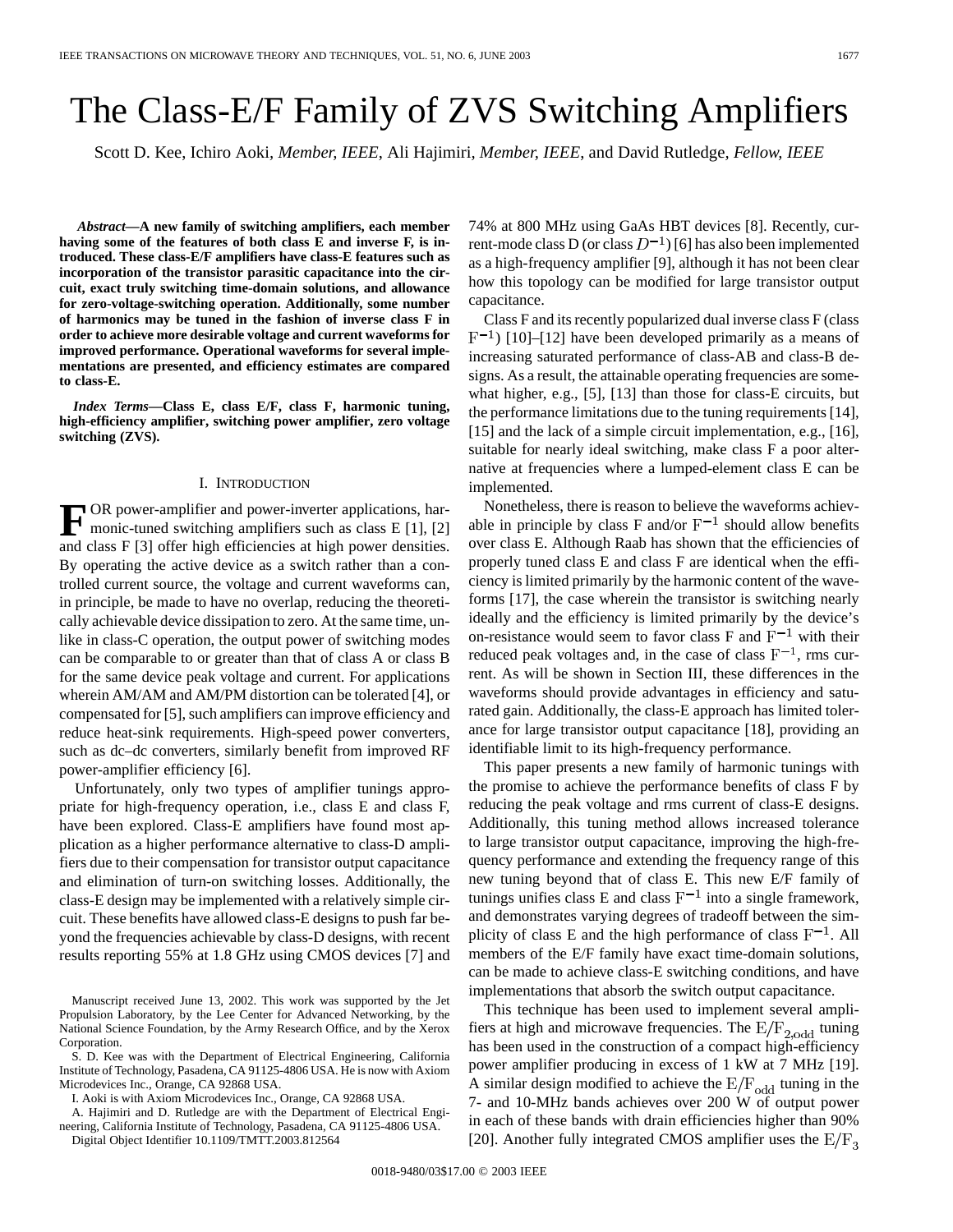

Fig. 1. Class-E amplifier topology.

mode to produce 2.2 W of output power at 2.4 GHz [21]. This result uses the distributed active transformer on-chip matching and power-combining structure [22], [23], which is not compatible with either the class-E or class-F tunings. In this case, the E/F technique enables the use of a saturated amplifier mode in the DAT power-combining structure.

## II. CLASS E AND CLASS F

This section reviews class-E and class-F, comparing their relative advantages and disadvantages. Finally, a "wish list" is presented of properties desirable in any new tuning.

## *A. Class E*

The class-E tuning approach, depicted in Fig. 1, has been developed [1], [2], [24] mainly as a time-domain technique, with the active device treated as a nearly ideal switch. Specifically, the switch is assumed to be effectively open circuit during the "off" duration and a perfect short-circuit during the "on" duration, and that the time required to switch between states is effectively zero. These conditions will be denoted as *strong switching*.

Under strong switching, a common problem is efficiency degradation due to discharge of the switching device's output capacitance. If the voltage across the switch prior to a transition from the "off" state to the "on" state is nonzero, the energy stored in this capacitance is dissipated by a discharge current through the switch. Since this occurs once per cycle, this loss increases linearly with the operating frequency and can be considerable even at relatively low frequencies. As a result, much effort has been devoted to finding means of eliminating this loss mechanism, e.g., [2], [6], [25]. The class-E approach is one such method, wherein the switch voltage is driven to zero prior to turn-on by an appropriately tuned resonant circuit. This technique is known as zero voltage switching (ZVS).

Using the circuit of Fig. 1, the switch is made to conduct with 50% duty cycle at frequency  $f_0$ , and its parasitic output capacitance is absorbed into the switch parallel capacitance  $C_S$ . The resonator consisting of  $L_1$  and  $C_1$  is used to block the harmonic frequencies and dc, forcing the current  $I_1$  to be a sinusoid with frequency  $f_0$ . The choke is assumed to be ideal so that it only conducts the dc current  $I_{\text{DC}}$ . The current into the switch/capacitor combination  $I_X$  must then be a dc offset sinusoid.

This current is commutated between the capacitor and switch. When the switch is closed, the voltage is forced to zero, fixing the capacitor's charge, thus forcing the current through the switch. When the switch is open, the capacitor must conduct the current. By appropriately adjusting the amplitude and phase



Fig. 2. Class-E amplifier dc normalized waveforms.



Fig. 3. Example class-F amplifier topology.

of the sinusoidal component of the current, a solution is found with zero capacitor charge just prior to turn on. This leaves an additional degree of freedom, which is typically used to set the capacitor *current* to zero at turn on. This results in a switching waveform with zero voltage (no capacitor charge) and zero voltage slope (no capacitor current) at turn on, conditions now known as the *class-E switching conditions*. The resulting voltage and current waveforms are depicted in Fig. 2.

# *B. Class F and Class*

The class-F approach has been developed [3], [14] in the frequency domain as a means of increasing the efficiency of class-A/B and class-B amplifiers. Rather than using the strongswitching assumption, it is assumed that the amplifier is only partially compressed so that a relatively small number of harmonics have been generated at the drain. Although the transistor is acting as a switch for some parts of the cycle, it is spending considerable time transitioning between switching states, where this time is limited by the harmonic composition of the drain waveforms. The class-F approach seeks to determine how best to utilize these few harmonics to improve efficiency.

A class-F amplifier implementation is depicted in Fig. 3. Starting with a standard class-B amplifier, wherein a parallel resonant filter is used to force the load voltage to be sinusoidal, additional resonators are added in series with the load/resonator combination to open-circuit the transistor drain at several low-order odd harmonics. As a result, the compressed voltage waveform will begin to increasingly resemble a square wave as the generated odd voltage harmonics will tend to flatten the top and bottom of the waveform, as can be seen in Fig. 4. This flattening decreases the voltage across the transistor during the time it is conducting, thus increasing the efficiency. The more harmonics open circuited, the greater the flattening and the higher the resulting efficiency can be. The limiting all-harmonics-tuned case is the class-D square-wave.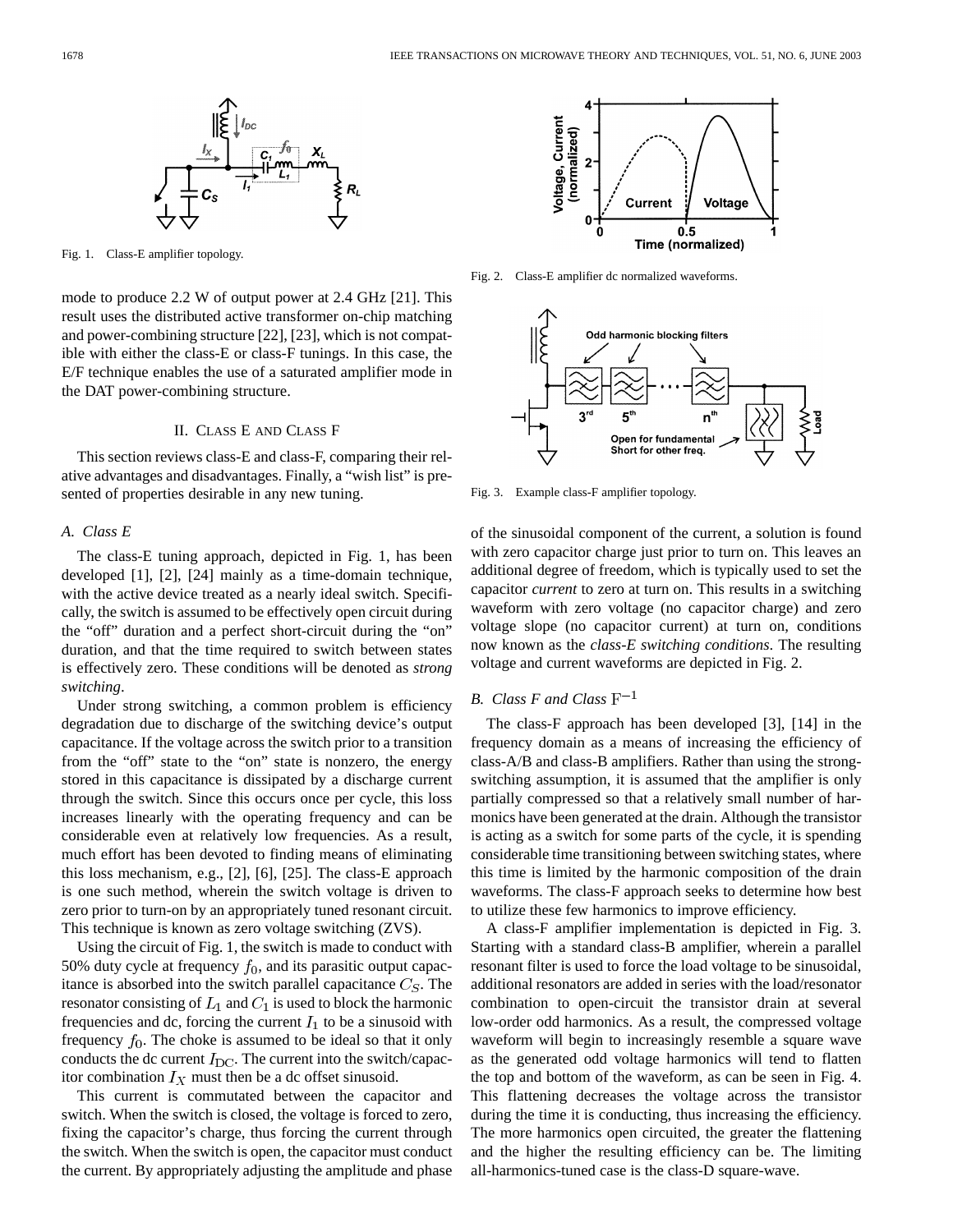

Fig. 4. Class-F maximally flat dc normalized waveforms for various numbers of harmonics tuned and class-B drive conditions.



Fig. 5. Class- $F^{-1}$  maximally flat dc normalized waveforms for tuning up to the third harmonic. Broken-line waveforms are the limiting all-harmonics-tuned case.

The efficiency increase beyond the theoretical class-B limit of 78% is substantial for low-order harmonics, but diminishes with increasing harmonic number. For instance, if the harmonics appear in a manner so as to make the voltage waveform maximally flat around the voltage minimum [14], the maximum efficiencies for tuning up to the third, fifth, and seventh harmonics are 88%, 92%, and 94%, respectively. In the limiting all-harmonics-tuned case, the voltage becomes a square wave and the achievable efficiency is 100%. These maxima are set by the tuning and the true efficiency is further reduced by other factors such as on-resistance, switching speed, passive losses, etc.

Class  $F^{-1}$  is the dual tuning of class F. Where class-F short circuits even harmonics and open circuits odd harmonics, class- $F^{-1}$  open circuits even harmonics and short circuits odd harmonics. This has the effect of interchanging the voltage and current waveforms so that, as the number of tuned harmonics increases, the voltage waveform increasingly resembles a half-sinusoid and the current waveform increasingly resembles a square wave. Several recent studies suggest that class  $F^{-1}$ compares favorably to class  $F[10]$ , [11], although the efficiency limits imposed by the waveforms are the same [17]. Example waveforms for a class- $F^{-1}$  amplifier are shown in Fig. 5.

### *C. Comparison and Motivation for E/F*

Comparing class E to the two class-F tunings, several advantages and disadvantages are apparent. Class E has the advantage of being capable of strong switching operation even with a very simple circuit, whereas class F allows this only as a limiting case using a circuit with great complexity. From Fig. 4, it is easily seen that even with tuning up to the ninth harmonic, the voltage and current waveform exhibit significant overlap. Whereas the class-E amplifier is limited only by the intrinsic switching speed of the active device, class-F amplifier tunings may find their switching speed dominated by the limited number of harmonics, which have been utilized in the waveforms.

Additionally, class E has the advantage of incorporating the output capacitance of the transistor into the circuit topology. The simple class-F implementation shown in Fig. 3 will not work in the presence of large output capacitance since the harmonics that were intended to be open circuited at the transistor will instead be capacitive. Although a tuning network can be implemented to resonate with this capacitance to produce open circuits at each required frequency, this technique can add design complexity and tuning difficulty. The class-E tuning not only absorbs the capacitance into the basic network, but also allows ZVS operation, eliminating discharge losses from this capacitor. The tuning of class-E circuits is also very simple, requiring only one parameter to be adjusted to achieve high-efficiency ZVS operation.

Classes F and  $F^{-1}$  also have advantages. First, they present more desirable waveforms. As explained in the following section, it is desirable to have waveforms with low peak voltage and rms current.1 Examining the waveforms of Figs. 2, 4, and 5, it is clear that class-F and  $F^{-1}$  amplifiers can perform better in these respects.

Additionally, the allowable output capacitance in the class-E case is limited. The switch parallel capacitance  $C_S$ , which must be at least as large as the transistor output capacitance, is determined by the output power, dc voltage, and operating frequency. This restriction on the size of the transistor can limit the performance of class-E amplifiers [18]. Class-F tunings, however, can, in principle, utilize a transistor with any output capacitance provided that it is properly resonated out at the appropriate frequencies. Although this approach might be used to resonate part of the output capacitance of a class-E tuned transistor at each harmonic, the resulting circuit complexity would be at least that of class F. Since class-F tunings present better waveforms, it would seem to be a poor approach. It would be better, if possible, to find a tuning strategy that increases the capacitance tolerance without adding such complexity.

These issues motivate the search for more desirable strong-switching amplifier tunings, which would, ideally, have some of the best features of both the class-E and class-F tunings. If such a harmonic tuning strategy is to be found, it would ideally have the following features:

- incorporation of the transistor output capacitance into the tuned circuit, where this capacitance may be as large as possible;
- ZVS to eliminate discharge loss from this capacitor;
- simple circuit implementation;
- use of harmonic tuning to achieve improved waveforms for better performance.

#### III. WAVEFORM EVALUATION

The final point on the above "wish list" needs further clarification. To compare "performance" of tunings, it is necessary to have a figure-of-merit. Accordingly, this section introduces

 $1$ Low peak current is desirable as well, but as will be shown in Section III, it is the rms current that primarily affects efficiency.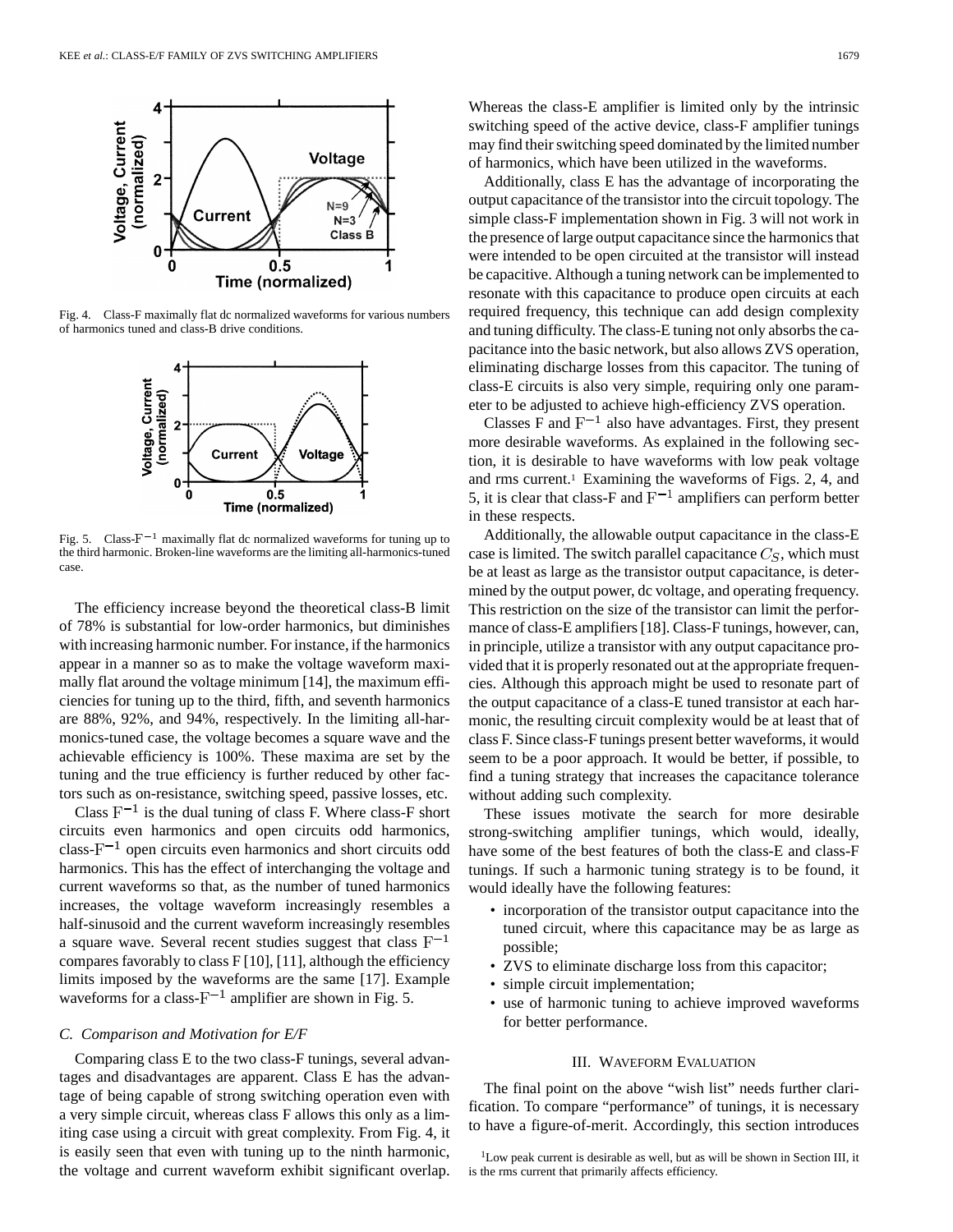

Fig. 6. Generalized harmonic-tuned switching amplifier circuit including switch output capacitance.

methods of approximating strong-switching amplifier performance from properties of the switching waveforms. First, however, it is necessary to visit some properties of switching amplifiers, to understand what a "tuning" is and how one changes under scaling of voltage and impedance. Additionally, a simple active device model is needed.

In the most general sense, a switching amplifier consists of a periodically driven switch connected to a passive load network, which is assumed to be linear and time-invariant (LTI). This one-port load includes any matching network, dc feed, and the load to be driven. The switch presents a time-varying conductance, alternating between very high conductance (i.e., "on") and very low conductance (i.e., "off"). This forces the voltage to zero for the "on" duration of the cycle and the current to zero for the "off" duration, but leaves the waveforms otherwise unconstrained.

The voltage waveform, while switched "off," and the current waveform, while switched "on," are determined by the load network. Since this network is LTI, its properties may be specified by its input impedance as a function of frequency. If the waveforms are periodic, this impedance is relevant only for the fundamental and harmonic frequencies. Therefore, switching amplifier waveforms are completely specified by the impedance presented to the switch at the integer multiples of the fundamental frequency.

A generalized network suitable for implementation of most switching amplifiers is shown in Fig. 6. This topology represents the case where the switch is presented a capacitance, consisting partially of its own output capacitance, and a number of harmonic filters. Each filter presents a desired impedance at the harmonic it tunes, while leaving other harmonics unaffected. Thus, the circuit describes all switching amplifiers for which the impedance presented to the switch is capacitive at all harmonics, except for a finite number of tuned harmonics.

### *A. Scaling Properties*

It is possible to analytically determine the switching waveforms of any circuit of the type shown in Fig. 6 [26]. Supposing the waveforms for one such circuit are known, it is useful to know how these waveforms change under simple scaling conditions. If waveforms are found for one case, then scaled solutions may be easily determined.

The first scaling technique needed for the results of this paper is *bias scaling*. Consider an amplifier whose solution is known for a given load network and dc-bias voltage  $V_{\text{DD}}$ . Suppose it is desired to find the waveforms of this amplifier under a bias of  $\alpha \cdot V_{\text{DD}}$ . Since the circuit is linear, albeit time varying due to the changing conductance of the switch, the scaled solution is simply the original voltage and current waveforms each scaled by a factor of  $\alpha$ . For instance, if the original current and voltage waveforms are  $I_{old}(t)$  and  $V_{old}(t)$ , respectively, the scaled current and voltage waveforms  $I_{\text{new}}(t)$  and  $V_{\text{new}}(t)$  are

$$
V_{\text{new}}(t) = \alpha \cdot V_{\text{old}}(t) \tag{1}
$$

$$
I_{\text{new}}(t) = \alpha \cdot I_{\text{old}}(t). \tag{2}
$$

The second technique is impedance scaling. Consider an amplifier whose solution is known for a given load network and dc-bias voltage. Suppose it is desired to know the waveforms for an amplifier operating at the same bias voltage, but with a load network presenting impedances  $Z_{\text{new}}(k)$  at each harmonic number k, equal to  $\alpha \cdot Z_{old}(k)$  for some real number  $\alpha$ , where  $Z_{old}(k)$  is the impedance presented by the original network. It is easily verified that the following scaled current and voltage, i.e.,  $I_{\text{new}}(t)$  and  $V_{\text{new}}(t)$ , respectively, give the correct waveforms provided that  $I_{old}(t)$  and  $V_{old}(t)$  were waveforms of the original amplifier

$$
V_{\text{new}}(t) = V_{\text{old}}(t) \tag{3}
$$

$$
I_{\text{new}}(t) = \left(\frac{1}{\alpha}\right) \cdot I_{\text{old}}(t). \tag{4}
$$

Using these scaling techniques, the initial solution can be transformed to have any independent scaling of the voltage and current. Since the waveforms of a group of thusly transformed tunings are identical in shape, and since their circuit topologies can be identical, the amplifiers in the group are considered to be using the same *tuning strategy* or *class of operation*. Thus, when comparing methods for harmonic tuning, it is implicit that the comparison is between the best amplifiers from each tuning group.

## *B. Simple FET Switch Model*

A simple model for the nonideality of the switch is also required. Unlike amplifiers operating in classes A–C or F, strong-switching amplifiers do not have any built-in requirement for overlap between the voltage and current waveforms. Therefore, if the switch were ideal, the efficiency of every possible tuning would be 100%, rendering comparisons between tunings pointless. Switch nonideality, however, degrades performance to below this theoretical maximum in a manner that is dependent on the properties of the harmonic tuning.

Although bipolar switches have been popular and are suitable for many switching applications, the most capable high-frequency switching devices are field-effect transistors (FETs). A simple model suitable for FET switches is shown in Fig. 7. This model includes an on resistance, a linear output capacitance, and a simple network for input power approximation. Although not explicitly shown, it should be understood that the input power is a function of the frequency of operation. Up to the breakdown voltage  $V_{\text{bk}}$  of the switch, the off-state conductance of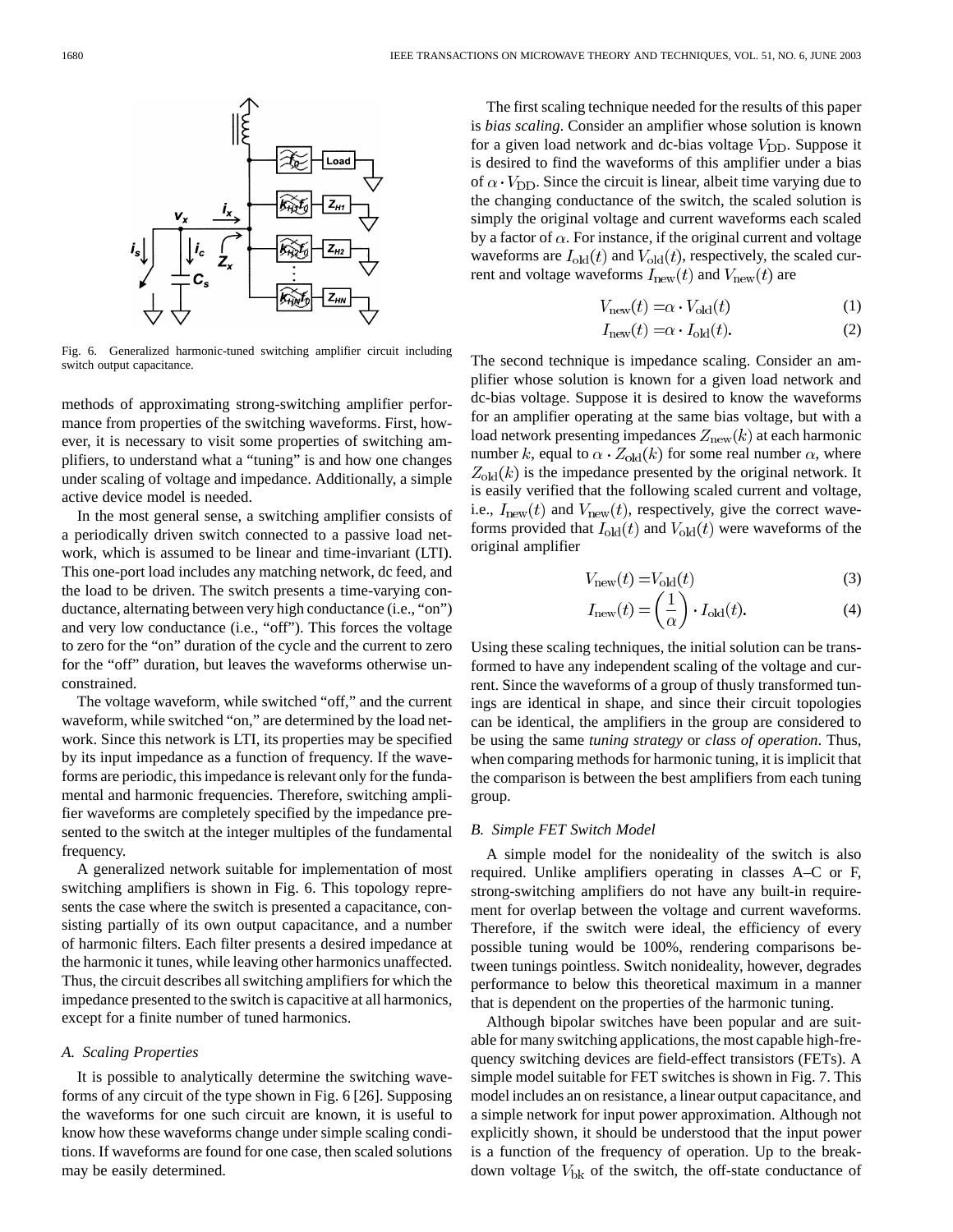

Fig. 7. Simple FET switch model.

the switch is assumed to be zero. While this model should not be expected to predict performance with great accuracy, it is useful for comparisons between tuning strategies, as it captures the first-order nonideal effects of FET switches.

Another important factor is the scalability of FET switches. By varying the effective gatewidth, the device in any given technology can be sized to optimize performance. As the size is increased, the on resistance decreases, the output capacitance increases, and the input power required to switch the transistor increases. In FETs, these parameters vary linearly or inversely with the device size. If the on resistance, output capacitance, and input power for a given device are  $\overline{R}_{on}$ ,  $\overline{C}_{out}$ , and  $\overline{P}_{in}$ , respectively, the parameters for a device scaled by a factor of  $\lambda$  are then

$$
R_{\rm on} = \left(\frac{1}{\lambda}\right) \cdot \overline{R}_{\rm on} \tag{5}
$$

$$
C_{\text{out}} = \lambda \cdot C_{\text{out}} \tag{6}
$$

$$
P_{\text{in}} = \lambda \cdot P_{\text{in}}.\tag{7}
$$

Reduction in on resistance is beneficial to the performance, but increase of output capacitance and input power are undesirable. Therefore, it should be expected that there is an optimal FET device size for a given technology and tuning strategy. Accordingly, comparisons between different tunings should assume the best combination of waveform scaling factors *and* device size.

#### *C. Assumptions and Limitations*

Certain assumptions and design limitations help simplify the analysis. First, the effect of the nonidealities on the shape of the switching waveforms will be assumed to be small so that the conduction loss  $P_{\text{cond}}$  may be calculated using the rms value  $I<sub>RMS</sub>$  of the switch current waveform for the case of an ideal switch

$$
P_{\text{cond}} \approx I_{\text{RMS}}^2 R_{\text{on}}.\tag{8}
$$

Using this and assuming that ZVS switching conditions are met so that no discharge loss occurs, the drain efficiency  $\eta$  can be calculated to be

$$
\eta \equiv \frac{P_{\text{out}}}{P_{\text{DC}}} = \frac{P_{\text{DC}} - P_{\text{cond}}}{P_{\text{DC}}} \approx 1 - \frac{I_{\text{RMS}}^2 R_{\text{on}}}{V_{\text{DC}} I_{\text{DC}}}
$$
(9)

where  $P_{\text{out}}$  is the output power,  $V_{\text{DC}}$  is the dc drain voltage, and  $I_{\text{DC}}$  is the dc drain current. Using this drain efficiency approximation, the power-added efficiency (PAE) is

$$
\text{PAE} \equiv \frac{P_{\text{out}} - P_{\text{in}}}{P_{\text{DC}}} \approx \left(1 - \frac{P_{\text{in}}}{P_{\text{out}}}\right) \left(1 - \frac{I_{\text{RMS}}^2 R_{\text{on}}}{V_{\text{DC}} I_{\text{DC}}}\right). \tag{10}
$$

Equation (9) can also be used to estimate efficiency from the waveform properties, supply voltage, and device on resistance. Rearranging (9)

$$
\eta \approx 1 - \left(\frac{I_{\text{RMS}}}{I_{\text{DC}}}\right)^2 \left(\frac{R_{\text{on}}}{R_{\text{DC}}}\right) \tag{11}
$$

$$
R_{\rm DC} \equiv \frac{V_{\rm DC}}{I_{\rm DC}} \approx \frac{V_{\rm DC}^2}{P_{\rm out}}.\tag{12}
$$

In the high-efficiency case, this can be shown to give identical results as the well-known class-E result [6]

$$
\eta_{\text{class-E}} \approx \frac{1}{1 + \frac{\pi^2 + 28}{2 \cdot (\pi^2 + 4)} \cdot \frac{R_{\text{on}}}{R_{\text{LOAD}}}}
$$

$$
\approx 1 - \frac{\pi^2 + 28}{2 \cdot (\pi^2 + 4)} \cdot \frac{R_{\text{on}}}{R_{\text{LOAD}}}. \tag{13}
$$

Using the ratio between  $R_{\text{LOAD}}$  and  $R_{\text{DC}}$ , this becomes

$$
\eta_{\text{class-E}} \approx 1 - \frac{\pi^2 + 28}{16} \cdot \frac{R_{\text{on}}}{R_{\text{DC}}}.\tag{14}
$$

#### *D. Waveform Figures-of-Merit*

tuning strategy.

Using the results of the previous sections, it is possible to estimate switching amplifier performance from the basic waveforms of a tuning strategy. This section develops efficiency estimates under several design constraints.

*1) Maximum Drain Efficiency, Fixed Device Size:* Occasionally, the device size is limited to well below the theoretical performance-optimal size for the technology. This may occur at low frequencies where the optimal size is excessively large or for relatively new technologies where large devices are not available or prohibitively expensive. Accordingly, it is desirable to predict the optimized performance of a tuning strategy for a given output power  $P_{\text{out}}$ , when the device size is small and fixed. It is assumed that the device size is sufficiently small and that the output capacitance is necessarily smaller than  $C_S$ .

The terms of (9) may be rearranged to produce

$$
\eta \approx 1 - \left(\frac{I_{\rm RMS}}{I_{\rm DC}}\right)^2 \left(\frac{V_{\rm pk}}{V_{\rm DC}}\right)^2 \left(\frac{R_{\rm on}}{V_{\rm pk}^2}\right) (V_{\rm DC} I_{\rm DC}) \,. \tag{15}
$$

The final term in this expression is the dc power consumed, which is  $P_{\text{out}}/\eta$ . Using this, (15) becomes

$$
\eta \approx \frac{1}{2} + \frac{1}{2} \sqrt{\left(\frac{I_{\text{RMS}}}{I_{\text{DC}}}\right)^2 \left(\frac{V_{\text{pk}}}{V_{\text{DC}}}\right)^2 \left(\frac{R_{\text{on}}}{V_{\text{pk}}^2}\right) \cdot P_{\text{out}}}.
$$
 (16)

This may be expanded into the Taylor series

$$
\eta \approx 1 - K - K^2 - \dots \tag{17}
$$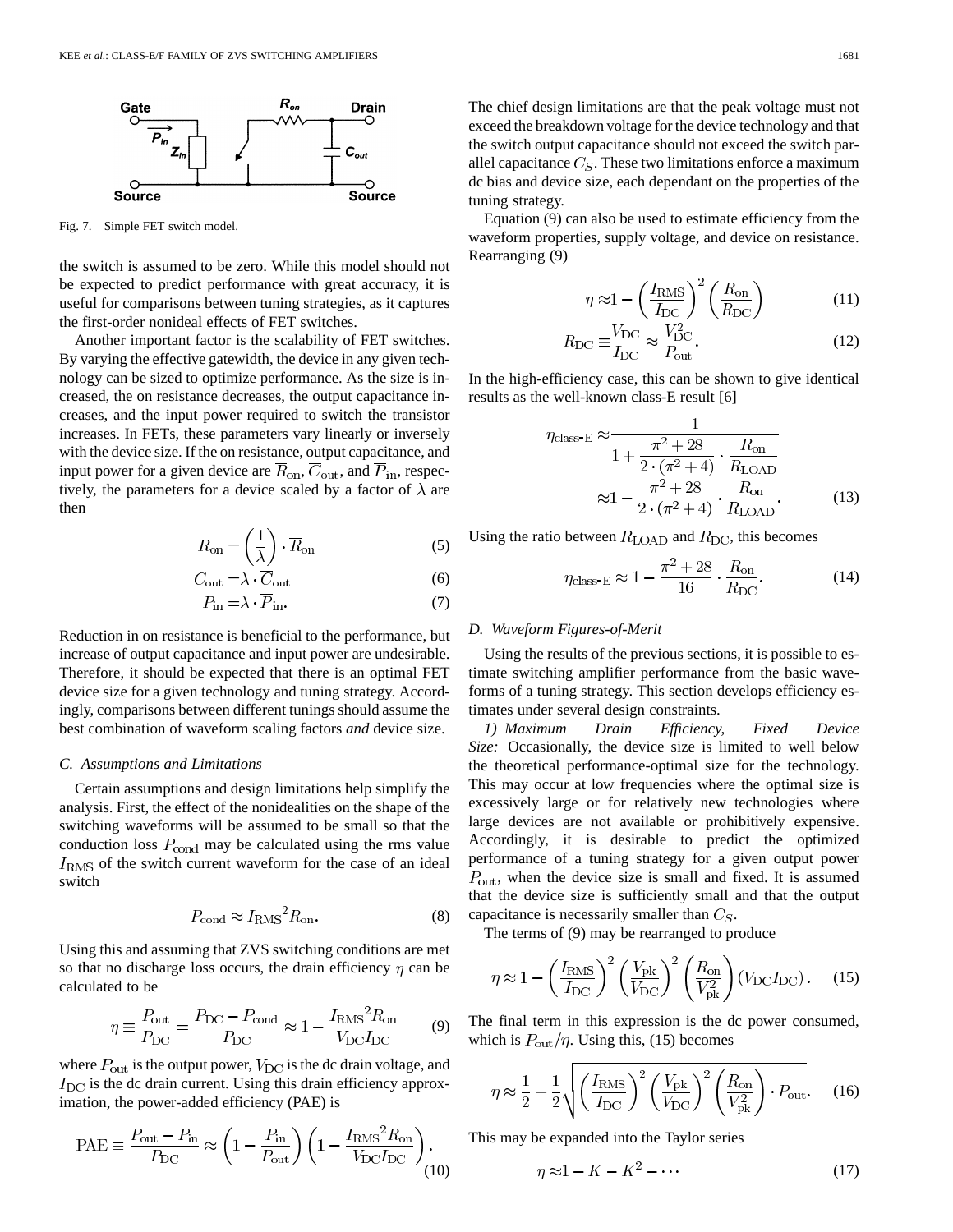$$
K \equiv \left(\frac{I_{\rm RMS}}{I_{\rm DC}}\right)^2 \left(\frac{V_{\rm pk}}{V_{\rm DC}}\right)^2 \left(\frac{R_{\rm on}}{V_{\rm pk}^2}\right) \cdot P_{\rm out}.\tag{18}
$$

It is easily verified that the first term of  $K$ , the ratio between the rms and dc switch currents, is constant under both bias and impedance scaling, and is thus solely determined by the tuning strategy. Similarly, if  $V_{\text{pk}}$  is the peak voltage across the switch, the second term is also a function only of the tuning strategy. The final term is the output power, a design constraint. This leaves the third term. Since the efficiency (16) increases with increasing peak voltage, the optimum is achieved by setting this voltage as high as possible, decreasing rms current for the same output power. Since the peak voltage is limited solely by the transistor, the optimized third term is a function of the transistor technology. This optimum occurs when the peak voltage is equal to the device breakdown  $V_{\text{bk}}$ .

For comparisons between tunings, the first-order terms of (17) may be used under the assumption that efficiency is close to unity. Since the higher order terms have negative coefficients, comparisons using this simplification underestimate efficiency differences between tunings. Under the optimal condition  $V_{\rm pk} = V_{\rm bk}$ , this results in

$$
\eta \approx 1 - \left(\frac{I_{\text{RMS}}}{I_{\text{DC}}}\right)^2 \left(\frac{V_{\text{pk}}}{V_{\text{DC}}}\right)^2 \left(\frac{R_{\text{on}}}{V_{\text{bk}}^2}\right) \cdot P_{\text{out}}.\tag{19}
$$

This expression indicates that low rms to dc current ratios and low peak to dc voltage ratios are desirable. Similarly, a desirable FET device would have low on resistance relative to the squared breakdown voltage.

*2) Maximum Drain Efficiency, Optimal Device Size:* Another important case is the maximum drain efficiency for a given transistor technology where the optimal device size may be freely chosen. This might occur in cases where the cost of the incremental device area is small, and the device gain is large, allowing the drive power to be neglected. Using a similar technique as before, (9) is rearranged as

$$
\eta \approx 1 - \left(\frac{I_{\text{RMS}}}{I_{\text{DC}}}\right)^2 \left(\frac{V_{\text{DC}}I_{\text{DC}}}{\omega_0 C_S V_{\text{DC}}^2}\right) \left(R_{\text{on}} C_{\text{out}}\right) (\omega_0) \left(\frac{C_S}{C_{\text{out}}}\right). \tag{20}
$$

As before, effects of the waveforms have been separated from those of the transistor technology. The first term has already been encountered and is a function only of the tuning strategy. The second term is also invariant under both scaling techniques<sup>2</sup> and depends only on the tuning. The third term is a function only of the transistor technology being invariant under changes in transistor size. The next term indicates the linear degradation in optimal performance over frequency.

This leaves the final term, representing the proportion of the switch parallel capacitance  $C_S$  made up by the switch's output capacitance  $C_{\text{out}}$ . This term represents a degree of freedom, with the constraint that  $C_{\text{out}}$  cannot be greater than  $C_S$ . Clearly the best choice is to choose  $C_{\text{out}}$  as large as possible, thus the optimal device size has the transistor output capacitance making all of  $C_S$ 

$$
\eta \approx 1 - \left(\frac{I_{\text{RMS}}}{I_{\text{DC}}}\right)^2 \left(\frac{V_{\text{DC}} I_{\text{DC}}}{\omega_0 C_S V_{\text{DC}}^2}\right) \left(R_{\text{on}} C_{\text{out}}\right) (\omega_0). \tag{21}
$$

To illuminate the meaning of the second term, consider that  $V_{\text{DC}}I_{\text{DC}}$  is approximately the output power and that  $1/(\omega_0 C_S)$ is the switch parallel capacitor's impedance magnitude at the fundamental frequency  $Z_C$ 

$$
\eta \approx 1 - \left(\frac{I_{\text{RMS}}}{I_{\text{DC}}}\right)^2 \left(\frac{P_{\text{out}}}{\frac{V_{\text{DC}}^2}{Z_C}}\right) \left(R_{\text{on}} C_{\text{out}}\right) (\omega_0) \tag{22}
$$

$$
Z_C \equiv \frac{1}{(\omega_0 C_S)}.\tag{23}
$$

Shown this way, the term can be viewed as a ratio between the output power and the reactive power in  $C_S$ . This measures the tuning's ability to utilize a large output capacitance (therefore, high reactive power) without necessitating large output power. Smaller values for this term allow larger device sizes for a given output power, reducing on resistance and, therefore, conduction loss.

Equation (22) indicates that it is desirable to have tunings with low rms to dc ratio in the current waveforms, and which tolerate large switch parallel capacitance relative to the output power for a given dc voltage. Similarly, a good transistor technology should have a small  $R_{on}C_{out}$  product relative to the switching period.

*3) Maximum PAE, Optimal Device Size:* The final case to be considered is the maximum PAE for a given transistor technology where the optimal sized device may be freely chosen. This is similar to the previous case, except that the gain is considered.

There are actually two possible cases. First, since drain loss is inversely proportional to the transistor size, whereas input power is proportional to this size, there is an optimum PAE point. An amplifier operating at this minimum may be said to be *gain limited* since an increase in transistor size is inadvisable due to the resulting decrease in gain. This minimum may not be achievable, however, since it is possible that the output capacitance of a device with gain-limited size might exceed the tuning's switch parallel capacitance  $C_S$ . Under this *capacitance-limited* condition, the best size will be the largest possible under the capacitance constraint, i.e., wherein  $C_{\text{out}} = C_S$ .

The gain-limited case will be examined first. Starting from (10), the transistor scaling rules of  $(5)$ – $(7)$  are introduced as follows:

$$
PAE \approx \left(1 - \frac{\overline{P}_{\text{in}}}{P_{\text{out}}} \cdot \lambda\right) \left(1 - \frac{I_{\text{RMS}}^2 \overline{R}_{\text{on}}}{V_{\text{DC}} I_{\text{DC}}} \cdot \frac{1}{\lambda}\right). \tag{24}
$$

Optimizing over  $\lambda$  for maximum PAE results in

$$
\text{PAE} \approx \left(1 - \sqrt{\frac{I_{\text{RMS}}^2 \overline{R}_{\text{on}} \overline{P}_{\text{in}}}{V_{\text{DC}} I_{\text{DC}} P_{\text{out}}}}\right)^2. \tag{25}
$$

<sup>2</sup>This term is also invariant under changes in the operating frequency since the tuning strategy is defined in terms of the impedances presented at the harmonics and, thus,  $\omega_0 C_S$  is constant over frequency for a given tuning.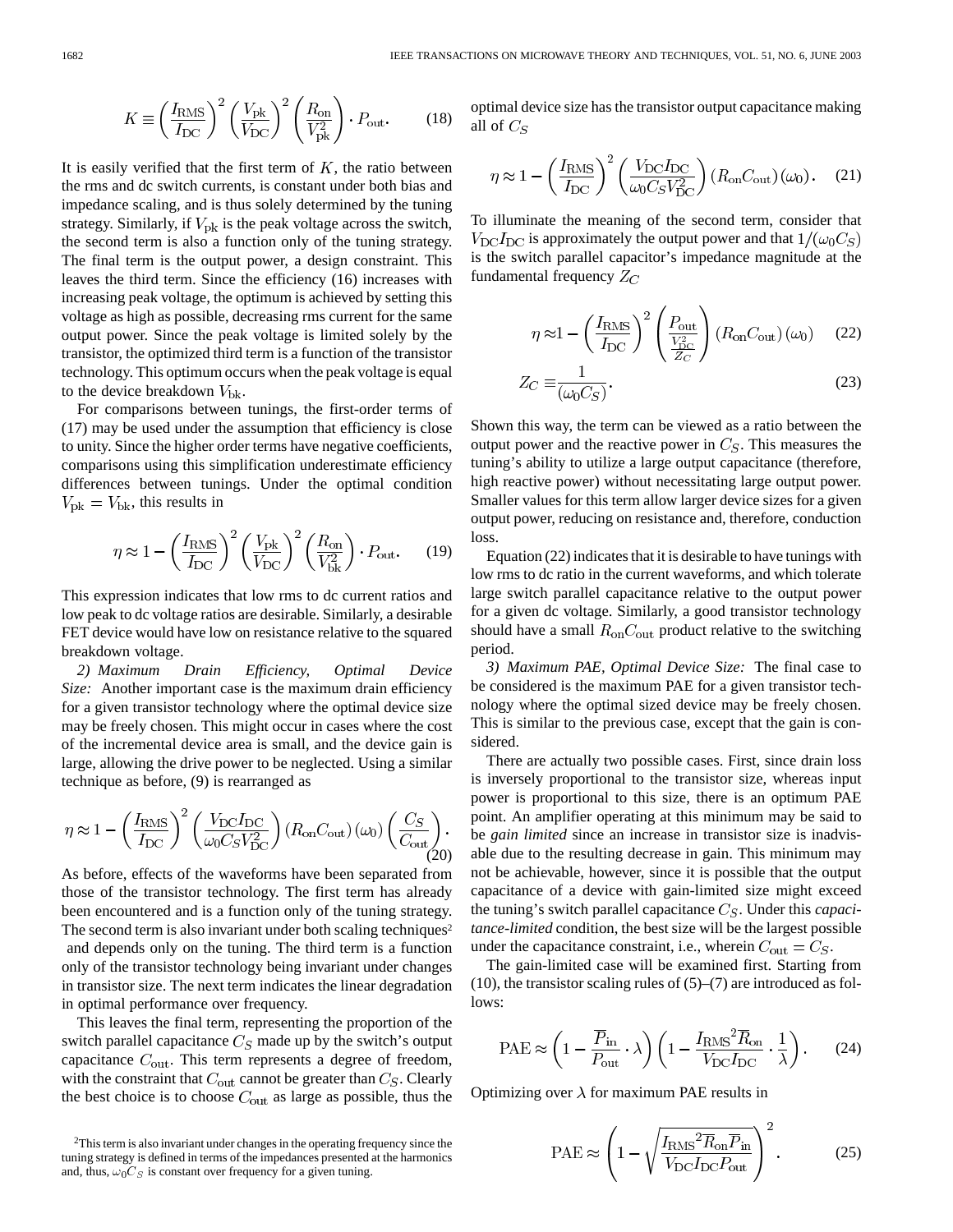Assuming the output power is approximately the dc power

$$
\text{PAE} \approx \left[1 - \left(\frac{I_{\text{RMS}}}{I_{\text{DC}}}\right) \left(\frac{V_{\text{pk}}}{V_{\text{DC}}}\right) \left(\sqrt{\frac{\overline{P}_{\text{in}}}{\frac{V_{\text{pk}}^2}{\overline{R}_{\text{on}}}}}\right)\right]^2. \tag{26}
$$

The first two terms of this expression have been encountered previously and are functions only of the tuning strategy. The third term contains a degree of freedom, i.e., the peak voltage of the waveform. As before, the best performance is achieved by choosing this value as high as possible, with the limiting case being the technology's breakdown voltage. Setting  $V_{\text{pk}} = V_{\text{bk}}$ makes the third term a function only of the transistor technology, invariant under scaling of the transistor size

$$
\text{PAE} \approx \left[1 - \left(\frac{I_{\text{RMS}}}{I_{\text{DC}}}\right) \left(\frac{V_{\text{pk}}}{V_{\text{DC}}}\right) \left(\sqrt{\frac{\overline{P}_{\text{in}}}{\frac{V_{\text{bk}}^2}{\overline{R}_{\text{on}}}}}\right)\right]^2. \tag{27}
$$

If the loss is small, this may be approximated as

$$
PAE \approx 1 - 2 \cdot \left(\frac{I_{\text{RMS}}}{I_{\text{DC}}}\right) \left(\frac{V_{\text{pk}}}{V_{\text{DC}}}\right) \left(\sqrt{\frac{\overline{P}_{\text{in}}}{\frac{V_{\text{bk}}^2}{\overline{R}_{\text{on}}}}}\right). \tag{28}
$$

From this result, it is clear that rms to dc current ratios and low peak to dc voltage ratios are desirable.

The capacitance-limited case is very similar to the case of maximum drain efficiency explored in the previous section. In particular, the transistor size will be the same so that the drain efficiencies are identical. Thus, to calculate the PAE, it is only necessary to calculate the input power in the case wherein  $C_{\text{out}} =$  $C_S$  and  $V_{\rm pk} = V_{\rm bk}$ . First noticing that the ratio of  $C_{\rm out}$  to  $P_{\rm in}$ is constant over changes in the transistor size, the input power may be expressed as

$$
P_{\rm in} = \frac{C_{\rm out}}{\overline{C}_{\rm out}} \overline{P}_{\rm in} = \frac{C_S}{\overline{C}_{\rm out}} \overline{P}_{\rm in}.
$$
 (29)

Inserting this into the PAE expression, results in

$$
PAE = \left(1 - \frac{\overline{P}_{in}C_S}{P_{out}\overline{C}_{out}}\right) \cdot \eta. \tag{30}
$$

Rearranging, keeping in mind that  $V_{\rm pk} = V_{\rm bk}$ , yields

$$
\text{PAE} = \left[1 - \left(\frac{\overline{P}_{\text{in}}}{\overline{C}_{\text{out}}V_{\text{bk}}^2}\right) \left(\frac{V_{\text{DC}}^2}{P_{\text{out}}}\right) \left(\frac{V_{\text{pk}}}{V_{\text{DC}}}\right)^2 \left(\frac{1}{\omega_0}\right)\right] \cdot \eta.
$$
\n(31)

Combining this with (22) yields

$$
PAE = \left[1 - \left(\frac{\overline{P}_{in}}{\overline{C}_{out}V_{bk}^2}\right)\left(\frac{F_V^2}{F_C}\right)\left(\frac{1}{\omega_0}\right)\right].
$$

$$
\left[1 - \left(F_I^2F_C\right)\left(\overline{R}_{on}\overline{C}_{out}\right)\omega_0\right] \quad (32)
$$

where the waveform factors have been represented as

$$
F_V \equiv \frac{V_{\rm pk}}{V_{\rm DC}}\tag{33}
$$

$$
F_I \equiv \frac{I_{\rm RMS}}{I_{\rm DC}}\tag{34}
$$

$$
F_C = \frac{P_{\text{out}}}{\frac{V_{\text{DC}}^2}{Z_C}}.
$$
\n(35)

Also of note is the amplifier gain  $G$  in this case

$$
G = \left(\frac{\omega_0 \overline{C}_{\text{out}} V_{\text{pk}}^2}{\overline{P}_{\text{in}}}\right) \left(\frac{F_C}{F_V^2}\right).
$$
 (36)

Although it may first appear that gain is increasing with frequency, it should be remembered that  $\overline{P}_{in}$  is itself a function of frequency. If a simple resistor/capacitor model of the input is used, this dependence is inverse with the square of the frequency. Thus, the gain of the optimally sized amplifier will reduce only inversely proportional to the frequency since the optimal device size in this case is reducing as frequency is increased.

Upon examining (32), the following conclusions are reached. As before, tunings with low rms to dc current ratio result in higher capacitance-limited drain efficiency. A low peak to dc voltage ratio improves gain. Having a large tolerance to output capacitance (i.e., low  $F_C$ ) allows for higher drain efficiency, but at the cost of reduced gain due to the associated increase in transistor size.

#### IV. CLASS-E/F AMPLIFIERS

With comparison methods in hand to decide between candidate tunings, the discussion turns toward finding these candidates. Until now, only two strong-switching harmonic tuning strategies suitable for use with large output capacitance have been introduced, i.e., class E and the "even harmonic resonant" class-E variant [27]. It would not be unreasonable to suspect that other tunings having superior characteristics may exist. From the standpoint of the  $F_I$  and  $F_V$  waveform metrics, class F is much better than class E, but has the drawback of being unrealizable in the strong switching case. An obvious first line of inquiry might attempt to achieve the benefits of class  $F$  (or  $F^{-1}$ ) tuning by constructing a hybrid tuning taking on characteristics of both E and F. The new class-E/F amplifier family, as its name suggests, is a method of achieving such a hybrid tuning between E and  $F^{-1}$ . Class  $F^{-1}$  is a natural choice for a ZVS amplifier hybrid since the ideal waveforms of this class are ZVS, unlike class F, which presents voltage discontinuities at the switching events in the ideal (all harmonics tuned) case. The E/F name is chosen to indicate that the hybrid is between E and class  $F^{-1}$ (i.e., class 1/F) rather than the more well-known class F.

Although one might suggest many different ways to compose such a hybrid, the method proposed here is a frequency-domain hybrid, choosing at each overtone to tune according to either the class- $F^{-1}$  or class-E method. In other words, some selection of even harmonics may be open circuited, some selection of odd harmonics may be short circuited, and the remaining harmonics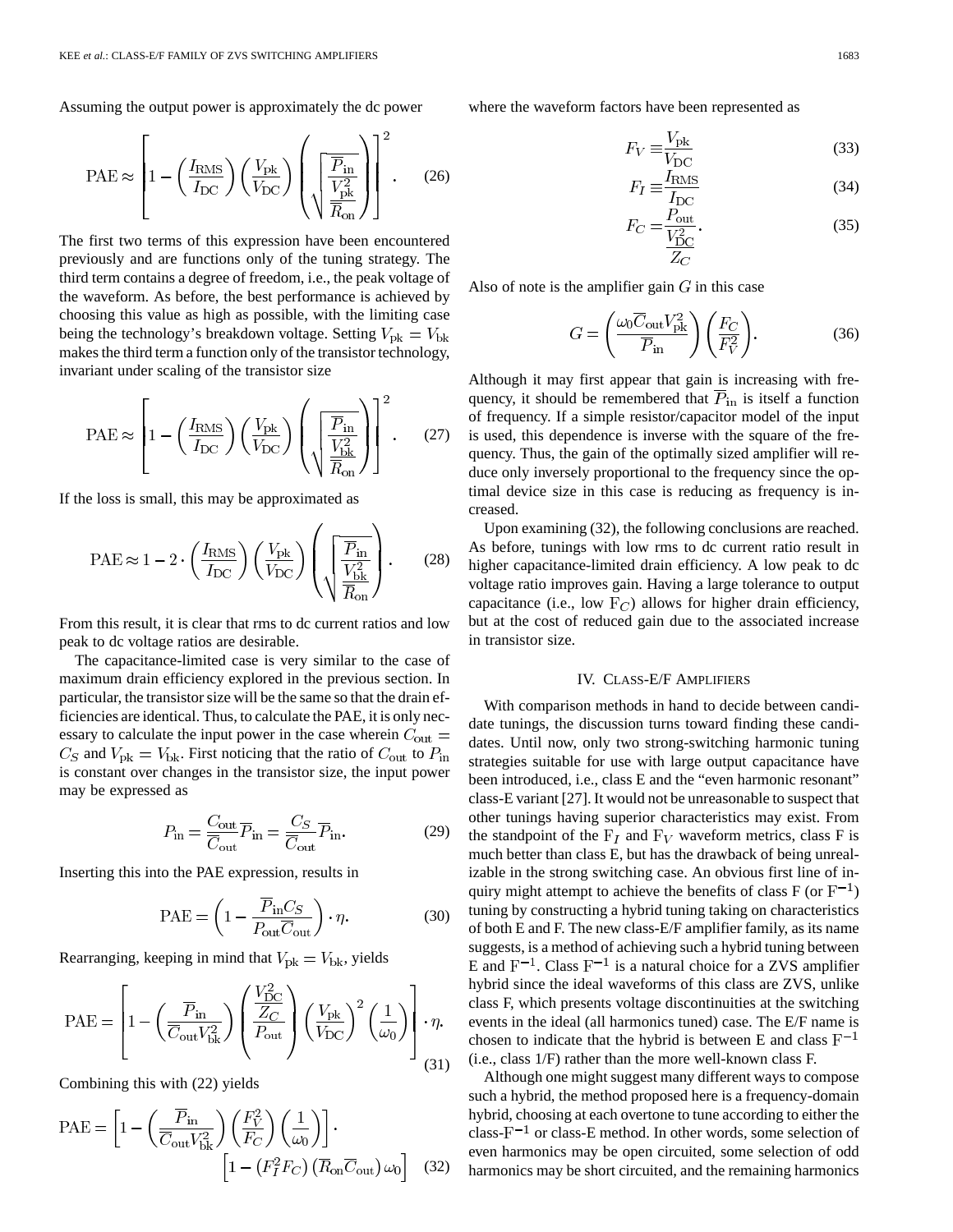TABLE I SAMPLE CLASS-E/F HARMONIC TUNING SPECIFICATIONS IN FREQUENCY DOMAIN

|                                                   | $\boldsymbol{f_{\rm o}}$                   | $2f_{o}$                        | $3f_{o}$                     | $4f_{o}$                                      | $(5+)f_0$ |
|---------------------------------------------------|--------------------------------------------|---------------------------------|------------------------------|-----------------------------------------------|-----------|
| $E/F_3$                                           | $\overrightarrow{X_L} \leq R_L$<br>$c_{s}$ | $c_{s}^{\perp}$                 | short                        | $c_{s}$                                       | $c_s =$   |
| $\mathbb{E}/\mathbb{F}_{2,3}$                     | $c_s$ $x_l$ $\geqslant$ $R_l$              | open                            | short                        | $\overset{c_{s}\scriptscriptstyle{-}}{\circ}$ | $c_{s-}$  |
| $\mathbf{E}/\mathbf{F}_{\mathbf{2,4}}$            | $c_s$ $x_l$ $\geqslant$ $R_l$              | open                            | $\overset{c_{s}\pm }{\circ}$ | open                                          | $c_{s}$   |
| $\mathbb{E}/\mathbb{F}_{\scriptscriptstyle{3,4}}$ | $C_s$ $X_t$ $\neq R_t$                     | $c_s$ <sup><math>+</math></sup> | short                        | open                                          | $c_{s}$ = |

are presented with a fixed capacitance. As in the class-E case, the fundamental frequency load resistance  $R_L$  and inductive reactance  $X_L$  are adjusted in order to achieve ZVS switching conditions.3 This leaves one degree of freedom that may be used to set the slope of the voltage during the switch turn-on to zero, allowing for class-E switching conditions. If the number of class- $F^{-1}$  tuned harmonics is finite, the amplifier is realizable using the circuit of Fig. 6, although this is not necessarily the best implementation.

This technique may be used to produce many different tunings according to which overtones are tuned as class  $F^{-1}$ and, thus, a naming convention is required to differentiate between them. The names used herein are of the form Class  $E/F_{n1,n2,n3,...}$ , where the numerical subscripts indicate the numbers of the class- $F^{-1}$  tuned harmonics. Table I shows the impedance specifications of several representative E/F amplifiers.

#### *A. Waveforms and Tuning Requirements*

Recently, a general analytic method for determining both the exact waveforms and fundamental frequency tuning of  $R_L$  and  $X_L$  to achieve ZVS conditions for any circuit of the form shown in Fig. 6 has been developed [26]. Although the solution details are beyond the scope of this paper, the results are summarized here.

Some sample E/F waveforms are depicted in Fig. 8. The waveforms contain features both of class-E and class- $F^{-1}$ amplifiers. Like class E, the voltage waveform switches at zero voltage and zero-voltage slope, while the current waveform has a discontinuity at the switch turn off, as is required in a ZVS amplifier [28]. The waveforms for small numbers of harmonics tuned tend to resemble class E and, as the number of tuned harmonics is increased, the resemblance to class  $F^{-1}$ increases. Low-order harmonics have the most effect, and even harmonics tend to primarily affect the current waveform, whereas odd harmonics tend to have the most effect on the voltage waveform.



Fig. 8. Class-E/F amplifier waveforms. (a)  $E/F_2$ . (b)  $E/F_3$ . (c)  $E/F_{2,3}$ . (d)  $E/F_{2,4}$ . (e)  $E/F_{2,3,4}$ . (f)  $E/F_{3,5}$ . Waveforms are dc normalized and time is normalized to the switching period.

TABLE II WAVEFORM PROPERTIES FOR SAMPLE CLASS E/F AMPLIFIERS. SMALLER NUMBERS INDICATE BETTER PERFORMANCE

|                 | $\bm{F}_{\nu}$ | F    | $F_c$ |  |
|-----------------|----------------|------|-------|--|
| F.              | 3.56           | 1.54 | 3.14  |  |
| E/F,            | 3.67           | 1.48 | 1.13  |  |
| $E/F$ ,         | 3.14           | 1.52 | 3.14  |  |
| $E/F_{2,3}$     | 3.13           | 1.47 | 2.31  |  |
| $E/F_{2,4}$     | 3.43           | 1.46 | 0.97  |  |
| $E/F_{2,3,4}$   | 3.08           | 1.45 | 1.18  |  |
| $E/F_{3,5}$     | 3.20           | 1.51 | 3.14  |  |
| $E/F_{2,3,4,5}$ | 3.20           | 1.45 | 2.11  |  |
| F               | 3.14           | 1.41 | N/A   |  |

As can be seen from the sample waveforms, the peak to dc voltage ratio is generally lower than in class E, and the current waveform tends to resemble a square wave, lowering the rms to dc ratio. These effects are quantified in Table II, wherein the waveform figures-of-merit for various E/F tunings are shown.

For the tunings selected, only one of the amplifiers listed performs worse in any category than class E. Generally speaking, tuning the second harmonic tends to increase peak voltage, reduce rms current, and greatly increase tolerance to output capacitance. Tuning the third harmonic tends to reduce peak voltage, has little effect on rms current, and has a varying effect on capacitance tolerance. Tuning the fourth harmonic has varying effectiveness depending on which other harmonics have been tuned. The fifth harmonic, interestingly, usually has detrimental effects on the performance, e.g.,  $E/F_{2,3,4}$  shows better overall performance than  $E/F_{2,3,4,5}$ . This indicates that, unlike in class F and class  $F^{-1}$ , tuning of additional harmonics using the E/F method does not necessarily improve performance.

<sup>3</sup>Class-E/F tunings are not limited to class-E switching conditions, and performance advantages may be found using a tuning with nonzero voltage slope at turn-on due to reduced peak voltage and larger capacitance tolerance.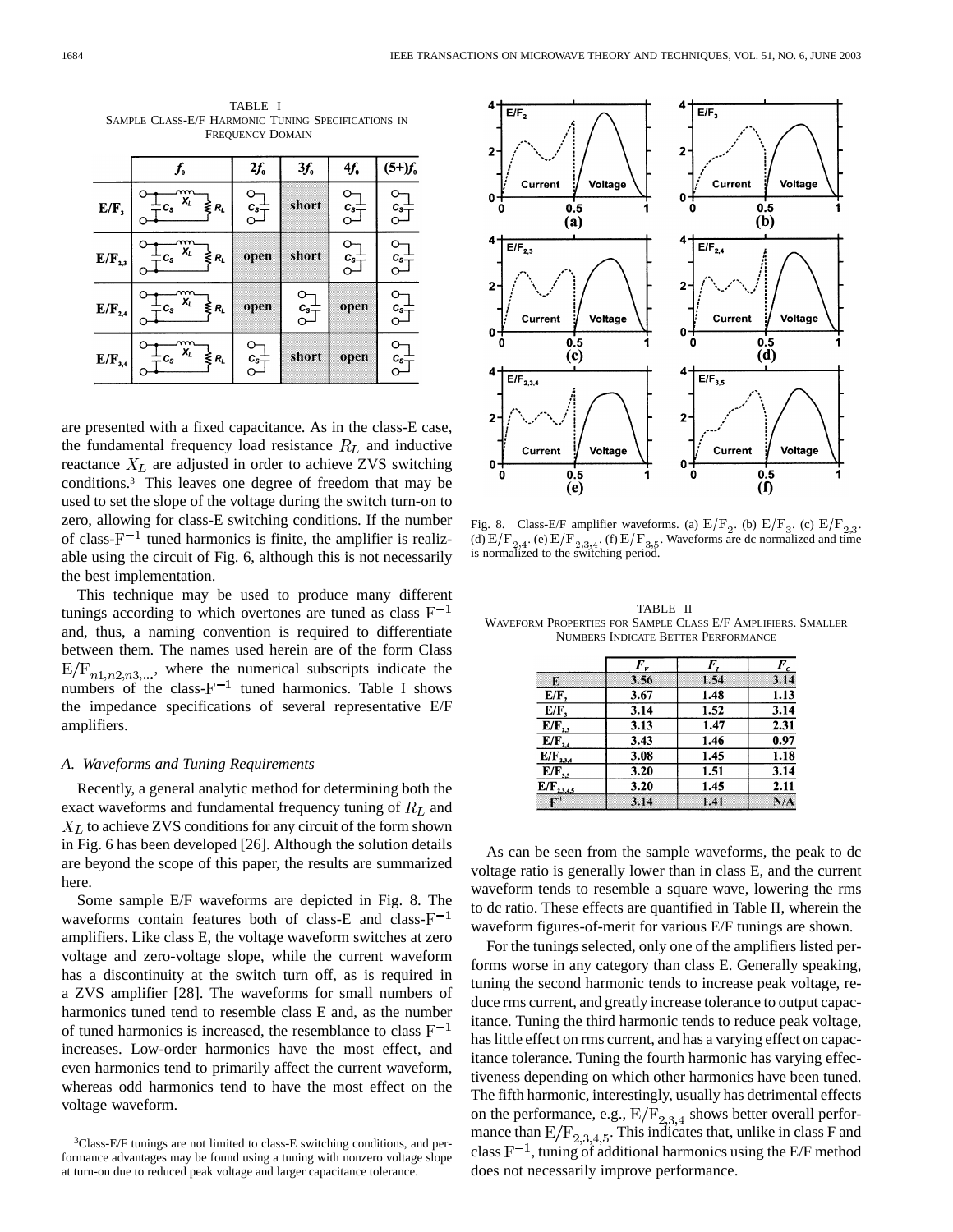TABLE III LOSS FACTORS FOR SELECTED E/F TUNINGS. THE FIRST THREE COLUMNS ARE DRAIN LOSS FACTORS FOR DIFFERENT CASES AND THE FOURTH COLUMN IS THE DRIVE LOSS FACTOR OF A CAPACITANCE-LIMITED AMPLIFIER

|                 | $\overline{F_{\nu}^{\,2}F_{I}^{\,2}}$ | $2F_vF_r$ | $\bm{F}_i^2\bm{F}_c$ | $\bm{F}_{\nu}^{\,2}/\bm{F}_{c}$ |
|-----------------|---------------------------------------|-----------|----------------------|---------------------------------|
| Ŧ.              | 30.03                                 | 10.96     | 7.44                 | 4.03                            |
| E/F,            | 29.57                                 | 10.87     | 2.49                 | 11.9                            |
| E/F.            | 22.76                                 | 9.54      | 7.24                 | 3.14                            |
| $E/F_{2,3}$     | 21.25                                 | 9.22      | 5.02                 | 4.24                            |
| $E/F_{24}$      | 25.10                                 | 10.02     | 2.07                 | 12.2                            |
| $E/F_{2,3,4}$   | 20.08                                 | 8.96      | 2.50                 | 8.00                            |
| $E/F_{3,5}$     | 22.39                                 | 9.67      | 7.18                 | 3.26                            |
| $E/F_{2,3,4,5}$ | 21.68                                 | 9.31      | 4.47                 | 4.85                            |
| $\mathbf{F}^1$  | 19.74                                 | 8.88      | NA                   | N/A                             |

Efficiency and gain factors for various E/F tunings are shown in Table III. The first column shows the waveform factor for the size-limited drain efficiency (22). As can be seen, several E/F tunings such as  $E/F_{2,3,4}$  reduce the drain loss to around 67% that of class E. This improvement puts several class-E/F tunings into the same performance range as ideal class  $F^{-1}$  and would serve to reduce the heat-sinking requirements by onethird. The second column shows the waveform factor for the gain-limited PAE, as in (28), and tells a similar story, although the improvements are more modest.

The application where E/F promises the most utility is the capacitance-limited drain efficiency case, as shown in the third column of this table. As can be seen, the E/F amplifiers can show extremely good performance under these conditions, in some cases reducing the expected drain loss to less than 30% that of class-E. This is accomplished by increasing the transistor size, as class-E/F tunings often show greatly increased tolerance to output capacitance, as indicated by their very low values of  $F_C$ . This additional efficiency comes at the price of gain, as shown in the fourth column of this table, but in many cases, the intrinsic device gain at the frequency of interest is high, but large output capacitance limits the device size in class-E amplifiers. Even if the designer does not wish to make full use of the available gain/efficiency tradeoff, he is free to choose any transistor size having an output capacitance smaller than the capacitance  $C_S$ with the remainder being made up by discrete capacitors.

## V. PUSH/PULL CLASS-E/F AND CLASS- $E/F_{odd}$  AMPLIFIERS

One issue in the implementation of class-E/F amplifiers is the difficulty of tuning the relatively large numbers of harmonics in a way that is both reasonably simple and low loss. Since each additional resonance added to the circuit introduces loss, it is desirable to reduce the stored energy in the resonators, i.e., make their loaded  $Q$ 's low. Unfortunately, this causes the effect of resonance to be broad in the frequency domain, spilling over into adjacent harmonics, usually with adverse effects. For instance, if a series *LC* resonator is used in a class- $E/F_3$  tuning to short circuit the third harmonic, it will present a capacitance at the second harmonic, reducing its impedance. This degrades the waveforms with regard to all three figures-of-merit, particularly  $F_C$ . Thus, either a very high loaded Q circuit must be used or additional resonances must be introduced into the circuit, increasing passive loss in either case.



Fig. 9. Push/pull amplifier with a T network load. (a) Circuit topology. (b) Effect at odd harmonics. (c) At even harmonics.

There is, however, a more elegant way to separate the effects of the even and odd harmonic frequencies. By utilizing a symmetric push/pull switching amplifier circuit, the differing symmetries of the even and odd harmonics in the switching waveforms may be beneficially employed.

Consider, for instance, the circuit depicted in Fig. 9. The circuit uses two switches, each with 50% duty cycle, but operated such that when one switch is conducting, the other is open. Due to the symmetry, the switch waveforms are identical, except for a time delay of a half-cycle between them. Between the switches is a differential T-section load composed of a differential impedance  $Z_D$  and a common-mode conductance  $Y_C$ .

The effective impedance seen from each drain at each harmonic may be calculated. Due to the time-delay symmetry of the waveforms, the odd harmonic voltage components of each switch must be equal in amplitude, but opposite in phase. Consequently, a virtual ground develops at the line of symmetry at the center of the differential impedance, shorting across conductance  $Y_C$  so each switch sees an impedance of  $Z_D/2$ . At the even harmonics, however, the harmonic voltage components are equal in amplitude *and* phase. Thus, the line of symmetry becomes a virtual open circuit so the switches must share the conductance  $Y_C$ , each seeing an impedance of  $Z_D/2 + 2/Y_C$ .

Using this principle, an  $E/F_3$  amplifier might be constructed by placing the third harmonic short circuit as a differential load, shorting the third harmonic using a low- $Q$  resonator without reducing the impedances of any even harmonics. Similar strategies may be used to selectively tune the impedances of even harmonics.

While this technique is itself useful for the efficient construction of the E/F amplifiers discussed in the previous section, it also opens up the very interesting possibility of short circuiting all odd harmonics by placing a differential short circuit between the two switches. To also avoid short circuiting the fundamental, a bandstop filter such as a parallel *LC* tank may be used to provide a differential short circuit at all frequencies *other than* the fundamental, as shown in Fig. 10. This technique yields an  $E/F_{3.5.7.9...}$  tuning, denoted hereafter as  $E/F_{odd}$ .

This technique can be improved by further tuning several even harmonics, creating an  $E/F_{x,odd}$  amplifier, where x is a set of tuned even harmonics. This can be accomplished with the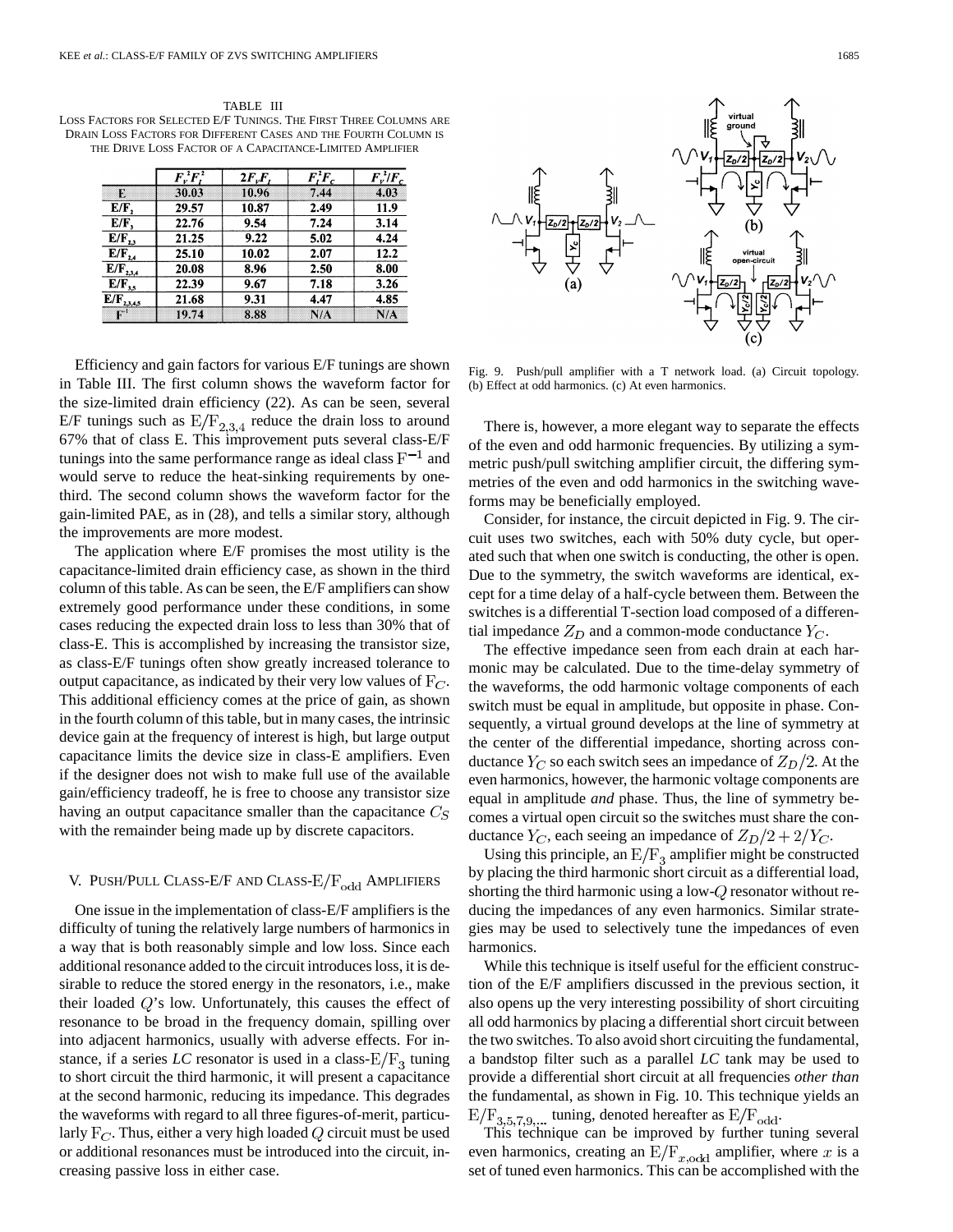

Fig. 10.  $E/F_{\text{odd}}$  circuit implementation using a push/pull amplifier and a bandstop filter.



Fig. 11.  $E/F_{rad}$  conceptual circuit implementation. Additional resonant circuits parallel to each switch resonate with the switch capacitance  $C_S$  at selected even harmonics.

circuit of Fig. 11 using resonators added parallel to each switch. Each resonator may be treated analytically as a bandpass filter in series with capacitance  $C_S$ . The filter connects this negative capacitance parallel to the switch output capacitance at the tuned even harmonics, canceling the capacitance at these frequencies.

Unlike single-ended E/F, waveforms for  $E/F_{x,odd}$  amplifiers are derived with relative ease. In the amplifier of Fig. 11, the bandstop filter between the switches forces the differential voltage  $V_2 - V_1$  to be a sinusoid with frequency equal to the switching frequency  $f_0$ . Letting the amplitude and phase of the sinusoid be denoted  $V_D$  and  $\phi$ , respectively,

$$
v_2 - v_1 = V_D \cdot \sin(\theta + \phi). \tag{37}
$$

Since one switch is always on and, therefore, has zero voltage across it, the differential voltage may be used to calculate the voltages  $V_1$  and  $V_2$ . Assuming the left-most switch is closed for  $\pi < \theta < 0$ 

$$
v_1 = \begin{cases} 0, & 0 < \theta < \pi \\ -V_D \cdot \sin(\theta + \phi), & \pi < \theta < 2\pi \end{cases} \tag{38}
$$

$$
v_1 = \begin{cases} V_D \cdot \sin(\theta + \phi), & 0 < \theta < \pi \\ 0, & \pi < \theta < 2\pi. \end{cases} \tag{39}
$$

Assuming a ZVS tuning is found, these voltage waveforms must be zero at turn on. The only nontrivial solution is for  $\phi$  to be zero, indicating that the properly tuned voltage is half-sinusoidal. As each switch is connected to the supply through an inductor, the dc voltage of each switch waveform must be the supply voltage  $V_{\text{DC}}$ . Since the peak to average ratio of a half-sinusoid is  $\pi$ , the voltages are

$$
v_1 = \begin{cases} 0, & 0 < \theta < \pi \\ -\pi V_{\text{DC}} \cdot \sin(\theta), & \pi < \theta < 2\pi \end{cases} \tag{40}
$$

$$
v_1 = \begin{cases} \pi V_{\text{DC}} \cdot \sin(\theta), & 0 < \theta < \pi \\ 0, & \pi < \theta < 2\pi. \end{cases} \tag{41}
$$

From these voltages, the switch capacitor currents  $i_{CS1}$  and  $i_{CS2}$  may be calculated<sup>4</sup> as follows:

$$
i_{CS1} = \begin{cases} 0, & 0 < \theta < \pi \\ -\pi \omega_0 C_S V_{\text{DC}} \cos(\theta), & \pi < \theta < 2\pi \end{cases} \tag{42}
$$

$$
v_1 = \begin{cases} \pi \omega_0 C_S V_{\text{DC}} \cos(\theta), & 0 < \theta < \pi \\ 0, & \pi < \theta < 2\pi. \end{cases}
$$
 (43)

The frequency dependence may be removed by expressing the currents in terms of the capacitances' fundamental frequency impedance  $Z_C$ 

$$
i_{CS1} = \begin{cases} 0, & 0 < \theta < \pi \\ -\left(\frac{\pi V_{\rm DC}}{Z_C}\right) \cdot \cos(\theta), & \pi < \theta < 2\pi \end{cases} \tag{44}
$$

$$
v_1 = \begin{cases} \left(\frac{\pi V_{\rm DC}}{Z_C}\right) \cdot \cos(\theta), & 0 < \theta < \pi\\ 0, & \pi < \theta < 2\pi. \end{cases}
$$
 (45)

The even-harmonic resonator currents  $I_{T1}$  and  $I_{T2}$  may be calculated using the resonator impedance. The Fourier decomposition of the switch voltage waveforms are

$$
v_1 = V_{\text{DC}} \cdot \left[ 1 - \frac{\pi}{2} \sin(\theta) - \sum_{k \in \{2, 4, 6, \dots\}} \left[ \frac{2}{k^2 - 1} \cos(k\theta) \right] \right]
$$
  
\n
$$
v_2 = V_{\text{DC}} \cdot \left[ 1 + \frac{\pi}{2} \sin(\theta) - \sum_{k \in \{2, 4, 6, \dots\}} \left[ \frac{2}{k^2 - 1} \cos(k\theta) \right] \right].
$$
  
\n(47)

The admittance  $Y_T(k)$  of the tuning network at the  $k^{\text{th}}$  harmonic is

$$
Y_T(k) = -\frac{jk}{Z_C}.\tag{48}
$$

Using (46)–(48), the resonator currents  $I_{T1}$  and  $I_{T2}$  may be calculated. Denoting the set of tuned even harmonic numbers as  $T$ 

$$
i_{T1} = i_{T2} = -\frac{V_{\rm DC}}{Z_C} \cdot \sum_{k \in T} \left[ \frac{2k}{k^2 - 1} \sin(k\theta) \right].
$$
 (49)

At any given time, one switch is nonconducting and the chokes conduct only dc current  $I_{\text{DC}}$ , all currents except that of the conducting switch are known. Therefore, the switch current may be found by Kirchhoff's current law (KCL)

$$
i_{s1} = \begin{cases} 2I_{\text{DC}} - \frac{\pi V_{\text{DC}}}{Z_C} \cos(\theta) + \frac{V_{\text{DC}}}{Z_C} \sum_{k \in T} \left[ \frac{4k}{k^2 - 1} \sin(k\theta) \right], \\ 0 < \theta < \pi \\ 0, \quad \pi < \theta < 2\pi \end{cases} \tag{50}
$$

4Although the case presented here assumes a linear capacitance, the case of a nonlinear capacitance is also readily solved [19].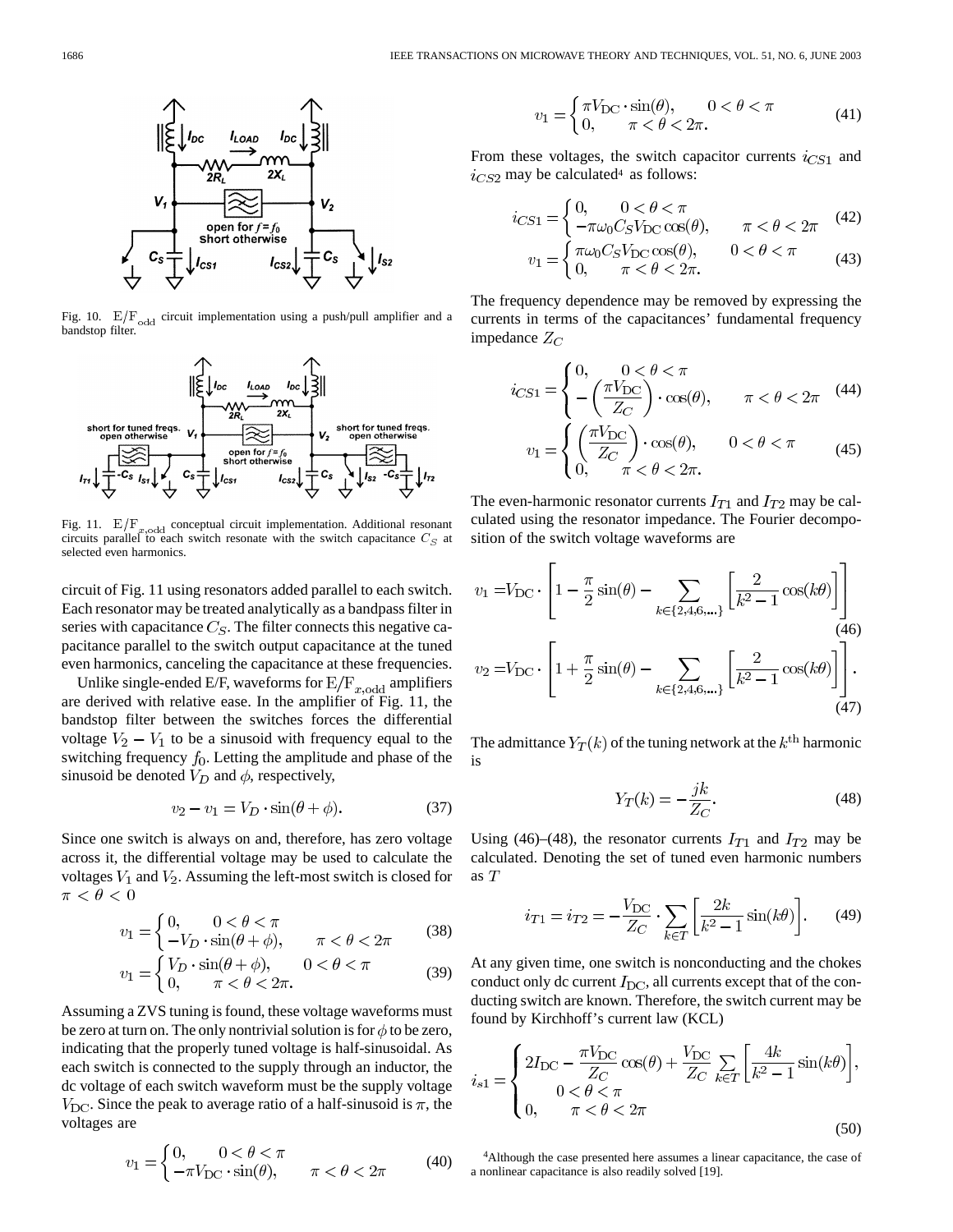$$
i_{s1} = \begin{cases} 0, & 0 < \theta < \pi \\ 2I_{\text{DC}} + \frac{\pi V_{\text{DC}}}{Z_C} \cos(\theta) + \frac{V_{\text{DC}}}{Z_C} \sum_{k \in T} \left[ \frac{4k}{k^2 - 1} \sin(k\theta) \right], \\ \pi < \theta < 2\pi. \end{cases}
$$
\n(51)

With the switching waveforms in hand, the remaining task is to determine the fundamental-frequency load impedance. The load current  $i_{\text{LOAD}}$  is readily calculated using KCL

 $i$ load

$$
= \begin{cases}\n-I_{\rm DC} + \frac{\pi V_{\rm DC}}{Z_C} \cos(\theta) + \frac{V_{\rm DC}}{Z_C} \sum_{k \in T} \left[ \frac{2k}{k^2 - 1} \sin(k\theta) \right], \\
0 < \theta < \pi \\
I_{\rm DC} + \frac{\pi V_{\rm DC}}{Z_C} \cos(\theta) - \frac{V_{\rm DC}}{Z_C} \sum_{k \in T} \left[ \frac{2k}{k^2 - 1} \sin(k\theta) \right], \\
\pi < \theta < 2\pi.\n\end{cases}
$$
\n
$$
(52)
$$

From the load current and voltage, their fundamental frequency Fourier components  $V_{\text{LOAD}}$  and  $I_{\text{LOAD}}$  are

$$
V_{\text{LOAD}}(\omega = \omega_0) = j\pi V_{\text{DC}} \tag{53}
$$
  
\n
$$
I_{\text{LOAD}}(\omega = \omega_0) = \frac{\pi V_{\text{DC}}}{Z_C} - \frac{V_{\text{DC}}}{\pi Z_C} \sum_{k \in T} \frac{8k^2}{(k^2 + 1)^2} + j\frac{4}{\pi} I_{\text{DC}}.
$$
  
\n(54)

Computing the fundamental frequency differential load conductance as the ratio of this voltage and current yields

$$
Y_{\text{LOAD}} = \left(\frac{4I_{\text{DC}}}{\pi^2 V_{\text{DC}}}\right) - j \cdot \left(\frac{1}{Z_C}\right) \left[1 - \frac{1}{\pi^2} \cdot \sum_{k \in T} \frac{8k^2}{\left(k^2 - 1\right)^2}\right].
$$

From this expression, the required load for ZVS operation is a resistance in parallel with an appropriately sized inductive susceptence, the size of which is determined by the harmonics tuned and the switch parallel capacitance.

This load conductance formula suggests a degree of freedom in the tuning. Since the conductance has no dependence on the capacitor  $C_S$  and the susceptance is a function only of this capacitance (and the tuning), the amplifier will operate in ZVS mode without retuning for any value of the load conductance and without the voltages on the switch or on the load changing. The current waveforms, however, do change. Expressing (50) in terms of the load resistance and the dc voltage yields

$$
i_{s1} = \begin{cases} \frac{\pi^2 V_{\text{DC}}}{2R_L} - \frac{V_{\text{DC}}}{Z_C} \left[ \pi \cos(\theta) - \sum_{k \in T} \frac{4k}{k^2 - 1} \sin(k\theta) \right], \\ 0 < \theta < \pi \\ 0, \qquad \pi < \theta < 2\pi. \end{cases} \tag{56}
$$

This expression indicates that amplitude of the square wave component is a function only of the resistance, increasing as the resistance is decreased. The "ripple" component, consisting of the resonator and capacitor currents, is independent of the load resistance, being determined by the capacitance  $C_S$ and the harmonics tuned. This effect is depicted in Fig. 12, showing class- $E/F_{odd}$  amplifier waveforms with varying load resistance.

This load invariance may be a useful in many applications, but even for systems driving a fixed load, this property may be applied. By keeping the load constant and varying  $C_S$ , an



Fig. 12.  $E/F_{\text{odd}}$  waveforms for various values of load resistance  $R_L$  keeping switch parallel capacitance  $C_S$  constant.



Fig. 13.  $E/F_{odd}$  normalized switching waveforms for various values of switch parallel capacitance  $C_S$ .

 $E/F_{x,odd}$  tuning for a given output power and dc voltage may be found for *any* value of the capacitance  $C_S$  provided that the susceptance at the fundamental frequency is appropriately tuned. The current again changes according to (56), in this case, varying the amplitude of the ripple component as the value of the switch parallel capacitance is adjusted. If the capacitance is zero, the current is a square wave<sup>5</sup> and increasing capacitance results in higher peak and rms currents. This effect is shown in Fig. 13.

As can be seen, the rms current increases as the capacitance is increased. Unlike class E, wherein choosing too small of a value for  $C_S$  results in negative switch voltages—especially undesirable in FET devices with parasitic drain-bulk diodes—the  $E/F_{x,odd}$  circuit waveforms improve as the capacitance is decreased. Thus, unlike the class-E case, wherein capacitance is often added parallel to the switch, it would be foolish to do so in the  $E/F_{x,odd}$  case.

However, the capacitance will necessarily be small. Although the current waveforms improve with decreased capacitance, the on resistance improves with transistor size. The tunings for different output capacitances have different values of  $F_I$  and  $F_C$ and, thus, different performances. It is, therefore, necessary to indicate the size of capacitance being used in the amplifier when specifying the waveforms. Herein the waveforms will be specified by their  $F_C$  figure-of-merit relative to that of class E. For instance, a "2E" tuning would have an  $F_C$  half that of class E. Physically, this corresponds to tolerance for twice the capacitance of a class-E amplifier operating at the same output power from the same dc voltage.

Waveforms for selected  $E/F_{x,odd}$  amplifiers are shown in Fig. 14. For each of these tunings, the voltage waveform is

<sup>5</sup>This case is the well-known current mode class-D inverter [6].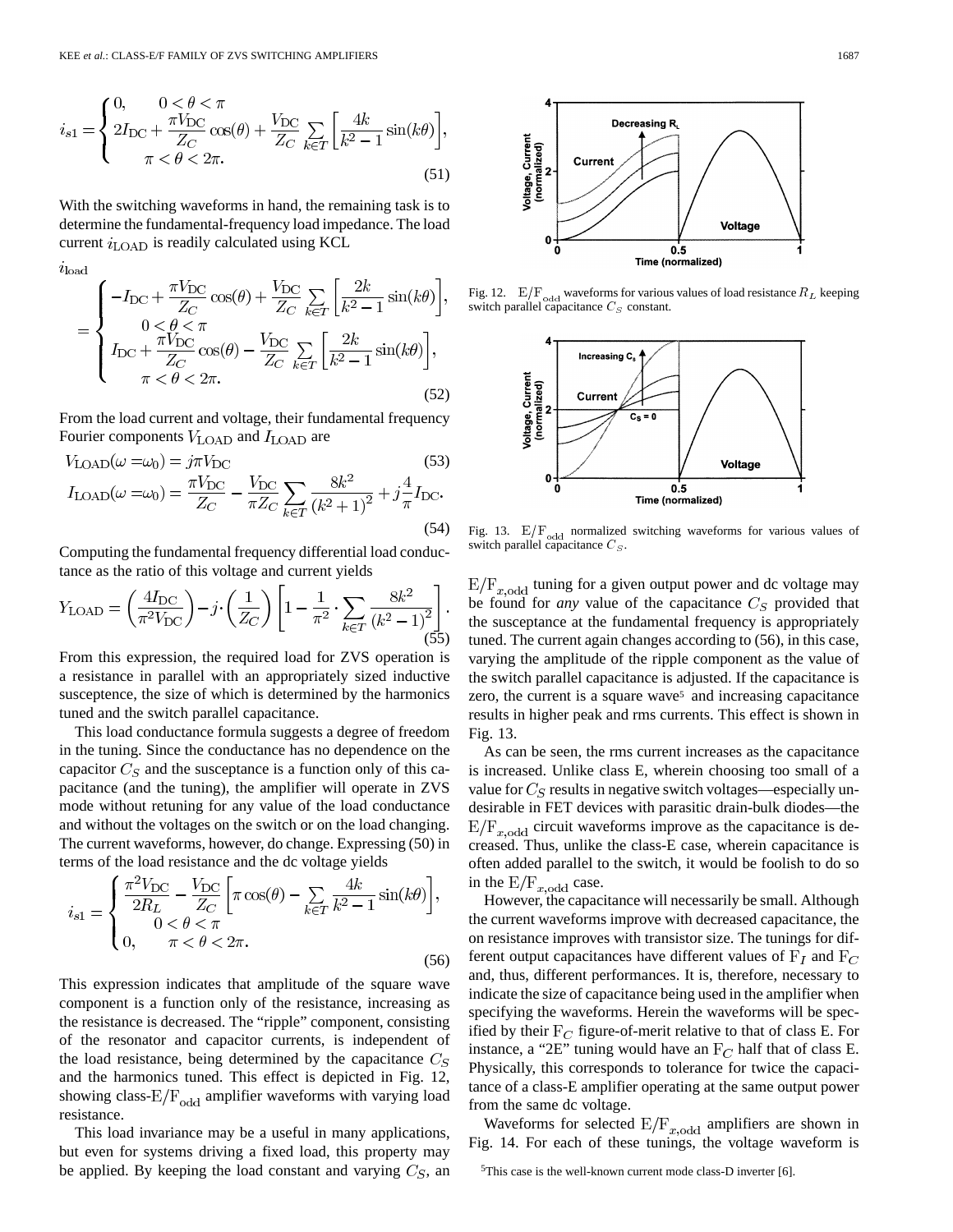

Fig. 14. Class- $E/F_{\text{odd}}$  waveforms. (a)  $E/F_{\text{odd}}$  "E" size device. (b)  $E/F$ "2E" device. (c)  $E/F_{2 \text{ odd}}$  "E" device. (d)  $E/F_{2 \text{ odd}}$  "2E" device. (e)  $E/F_{4.0}$  "E" device. (f)  $E/F_{2.4.0}$  "2E" device. Waveforms are dc normalized, and time is normalized to the switching period.

a half-sinusoid. The current waveforms depend on the even harmonics tuned and the switch parallel capacitance. Using the basic  $E/F_{odd}$  tuning results in a nearly trapezoidal current waveform and open circuiting additional even harmonics has the effect of causing the current waveform to more closely approximate a square wave, even for very large values of the output capacitance. In this way, the even harmonic tuning is helpful for allowing even larger transistor sizes while keeping reasonable rms currents.

Waveform figures-of-merit for selected  $E/F_{x,odd}$  amplifiers are presented in Table IV. The peak voltage is in all cases equal to that of class  $F^{-1}$ , and the rms currents in many cases are nearly ideal. Like single-ended E/F amplifiers, the greatest improvement is in the capacitance tolerance factor  $F_C$ , which is dramatically improved in many cases.

Efficiency and gain factors for various  $E/F_{x,odd}$  tunings are presented in Table V. Different tunings excel in each performance category. Where transistor size is limited, the low  $F_V$ and  $F_I$  values for small capacitance tunings allow  $E/F_{\text{odd}}$  to approach the performance of class  $F^{-1}$  utilizing a circuit with only one resonator. In the gain-limited case, the lower peak voltage and the reduced rms current similarly improve performance. The capacitance limited case again promises the greatest performance improvement, with drain loss less than 30% of class E in some cases.

## VI. CONCLUSION

A new family of ZVS harmonic-tuned switching amplifiers has been introduced, each member of which may be constructed using a straightforward circuit, which absorbs the transistor output capacitance. These E/F tunings allow strong-switching

TABLE IV WAVEFORM FIGURES-OF-MERIT FOR VARIOUS  $E/F_{x, \text{odd}}$  TUNINGS

|                        | $\bm{F}_{\nu}$ | F.   | $F_c$ |
|------------------------|----------------|------|-------|
| E.                     | 3.56           | 1.54 | 3.14  |
| $E/F_{odd}(E)$         | 3.14           | 1.50 | 3.14  |
| $E/F_{\text{ad}}(2E)$  | 3.14           | 1.73 | 1.57  |
| $E/F_{2,odd}(E)$       | 3.14           | 1.44 | 3.14  |
| $E/F_{2,odd}$ (2E)     | 3.14           | 1.51 | 1.57  |
| $E/F_{2,4,odd}(E)$     | 3.14           | 1.43 | 3.14  |
| $E/F_{24,odd}$ (2E)    | 3.14           | 1.47 | 1.57  |
| $E/F_{2,4,odd}(3E)$    | 3.14           | 1.54 | 1.05  |
| $E/F_{2,4,6,odd}$ (2E) | 3.14           | 1.45 | 1.57  |
| $E/F_{2,4,6,odd}$ (3E) | 3.14           | 1.50 | 1.05  |
| $E/F_{2,4,6,odd}(4E)$  | 3.14           | 1.57 | 0.79  |
| Г.                     | 3.14           | 1.41 | N/A   |

TABLE V EFFICIENCY AND GAIN FACTORS FOR VARIOUS  $\mathbb{E}/\mathcal{F}_{x, \mathrm{odd}}$  TUNINGS

|                           | $\overline{F_{\nu}^{\,2}F_{\nu}^{\,2}}$ | $2F_vF_v$ | $\bm{F}_i^2\bm{F}_c$ | $\bm{F}_{\nu}^{\,2}/\bm{F}_{c}$ |
|---------------------------|-----------------------------------------|-----------|----------------------|---------------------------------|
| ю                         | 30.03                                   | 10.96     | 7.44                 | 4.03                            |
| $E/F_{\text{odd}}(E/2)$   | 20.36                                   | 9.02      | 12.96                | 1.57                            |
| $E/F_{\text{ad}}(E)$      | 22.21                                   | 9.42      | 7.07                 | 3.14                            |
| $E/F_{rad}(2E)$           | 29.61                                   | 10.88     | 4.71                 | 6.38                            |
| $E/F_{2,odd}(E)$          | 20.43                                   | 9.04      | 6.50                 | 3.14                            |
| $E/F_{2,odd}(2E)$         | 22.50                                   | 9.48      | 3.58                 | 6.38                            |
| $E/F_{2,4,odd}(E)$        | 20.14                                   | 8.98      | 6.41                 | 3.14                            |
| $E/F_{24,odd}$ (2E)       | 21.36                                   | 9.24      | 3.40                 | 6.38                            |
| $E/F_{2,4,odd}$ (3E)      | 23.38                                   | 9.67      | 2.48                 | 9.42                            |
| $E/F_{2,4,6,odd}$ (2E)    | 20.89                                   | 9.14      | 3.32                 | 6.38                            |
| $E/F_{2.4.6.odd}$ (3E)    | 22.33                                   | 9.45      | 2.37                 | 9.42                            |
| $E/F_{2,4,6,odd}(4E)$     | 24.34                                   | 9.87      | 1.94                 | 12.6                            |
| $\mathbf{E}^{\mathbf{t}}$ | 19.74                                   | 8.88      | NA                   | N/A                             |

operation as in class E, but show a greater tolerance for transistor output capacitance and present waveforms approaching those of the more desirable class- $F^{-1}$ . The family exhibits a tradeoff between circuit complexity and performance. In addition to single-ended configurations, push/pull  $E/F_{x,odd}$ approaches take advantage of circuit symmetries to improve performance of class-E style amplifiers with little added circuit complexity.

#### ACKNOWLEDGMENT

The authors would also like to thank K. Potter, California Institute of Technology, Pasadena, and J. Davis, Jet Propulsion Laboratory, Pasadena, CA, for their invaluable advice and assistance, as well as B. Kim, Pohang University of Science and Technology, Pohang, Korea, M. Morgan, National Radio Astronomy Observatory, Charlottesville, VA, H. Hashemi, California Institute of Technology, H. Wu, Axiom Microdevices Inc., Orange, CA, and D. Ham, Harvard University, Cambridge, MA, for the helpful discussions.

#### **REFERENCES**

- [1] G. D. Ewing, "High-efficiency radio-frequency power amplifiers ," Ph.D. dissertation, Dept. Elect. Eng., Oregon State Univ., Corvallis, OR, 1964.
- [2] N. O. Sokal and A. D. Sokal, "Class-E: A new class of high-efficiency tuned single-ended switching power amplifiers," *IEEE J. Solid-State Circuits*, vol. SC-10, pp. 168–176, June 1975.
- [3] V. J. Tyler, "A new high-efficiency high power amplifier," *Marconi Rev.*, vol. 21, no. 130, pp. 96–109, Fall 1958.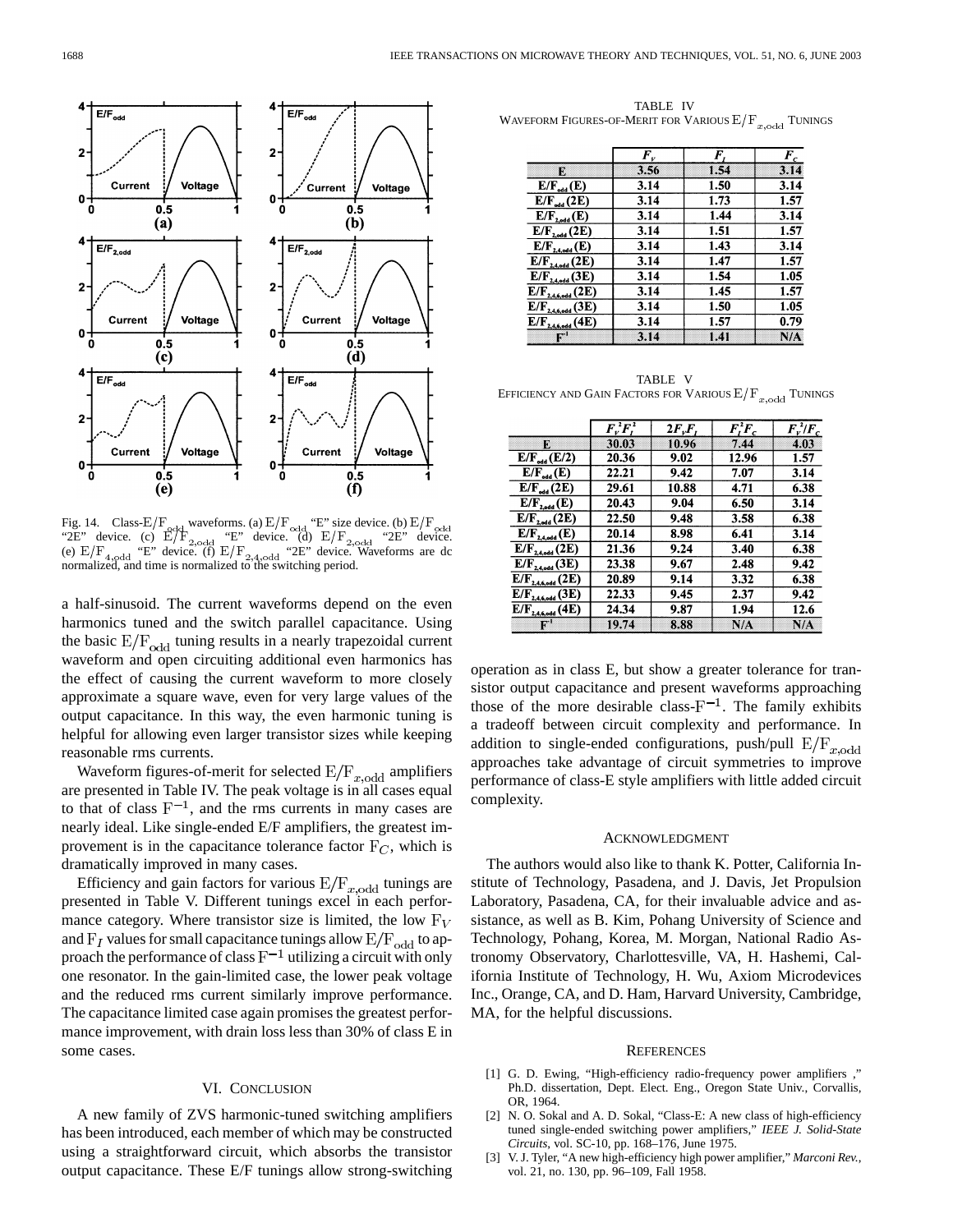- [4] K. Tsai and P. R. Gray, "A 1.9-GHz, 1-W CMOS class-E power amplifier for wireless communications," *IEEE J. Solid-State Circuits*, vol. 34, pp. 962–970, July 1999.
- [5] M. D. Weiss, F. H. Raab, and Z. Popović, "Linearity of  $X$ -band class-F power amplifiers in high-efficiency transmitters," *IEEE Trans. Microwave Theory Tech.*, vol. 49, pp. 1174–1179, June 2001.
- [6] M. K. Kazimierczuk and D. Czarkowski, *Resonant Power Converters*. New York: Wiley, 1995.
- [7] C. Fallesen and P. Asbeck, "A 1 W CMOS power amplifier for GSM-1800 with 55% PAE," in *IEEE MTT-S Int. Microwave Symp. Dig.*, Phoenix, AZ, May 2001, pp. 911–914.
- [8] G. K. Wong and S. I. Long, "An 800 MHz HBT class-E amplifier with 74% PAE at 3.0 Volts for GMSK," in *IEEE GaAs IC Symp. Dig.*, Oct. 1999, pp. 299–302.
- [9] H. Kobayashi, J. M. Hinrichs, and P. Asbeck, "Current mode class-D power amplifiers for high efficiency RF applications," *IEEE Trans. Microwave Theory Tech.*, vol. 49, pp. 2480–2485, Dec. 2001.
- [10] B. Ingruber et al., "Rectangularly driven class-A harmonic-control amplifier," *IEEE Trans. Microwave Theory Tech.*, vol. 46, pp. 1667–1672, Nov. 1988.
- [11] C. J. Wei *et al.*, "Analysis and experimental waveform study of inverse class-F mode of microwave power FET's," in *IEEE MTT-S Int. Microwave Symp. Dig.*, Boston, MA, June 2000, pp. 525–528.
- [12] A. Inoue *et al.*, "Analysis of class-F and inverse class-F amplifiers," in *IEEE MTT-S Int. Microwave Symp. Dig.*, June 2000, pp. 775–778.
- [13] W. S. Kopp and S. D. Pritchett, "High efficiency power amplification for microwave and millimeter frequencies," in *IEEE MTT-S Int. Microwave Symp. Dig.*, Long Beach, CA, June 1989, pp. 857–858.
- [14] F. H. Raab, "Class-F power amplifiers with maximally flat waveforms," *IEEE Trans. Microwave Theory Tech.*, vol. 45, pp. 2007–2012, Nov. 1997.
- [15]  $\frac{15}{2}$ , "Maximum efficiency and output of class-F power amplifiers," *IEEE Trans. Microwave Theory Tech.*, vol. 49, pp. 1162–1166, June 2001.
- [16] K. Honjo, "A simple circuit synthesis method for microwave class-F ultra-high-efficiency amplifiers with reactance-compensation circuits," *Solid State Electron.*, vol. 44, no. 8, pp. 1477–1482, Aug. 2000.
- [17] F. H. Raab, "Class-E, class-C, and class-F power amplifiers based upon a finite number of harmonics," *IEEE Trans. Microwave Theory Tech.*, vol. 49, pp. 1462–1468, Aug. 2001.
- [18] A. Mediano and P. Molina, "Frequency limitation of a high-efficiency class E tuned RF power amplifier due to a shunt capacitance," in *IEEE MTT-S Int. Microwave Symp. Dig.*, Anaheim, CA, June 1999, pp. 363–366.
- [19] S. D. Kee, I. Aoki, and D. Rutledge, "7-MHz, 1.1-kW demonstration of the new  $E/F_{2,odd}$  switching amplifier class," in *IEEE MTT-S Int*. *Microwave Symp. Dig.*, Phoenix, AZ, May 2001, pp. 1505–1508.
- [20] F. Bohn, S. Kee, and A. Hajimiri, "Demonstration of a harmonic-tuned class  $E/F_{\text{odd}}$  dual band power amplifier," in *IEEE MTT-S Int. Microwave Symp. Dig.*, Seattle, WA, June 2002, pp. 1631–1634.
- [21] I. Aoki, S. D. Kee, D. Rutledge, and A. Hajimiri, "A 2.4-GHz, 2.2-W, 2-V fully-integrated CMOS circular-geometry active-transformer power amplifier," in *IEEE Custom Integrated Circuits Conf. Dig.*, San Diego, CA, 2001, pp. 57–60.
- [22] I. Aoki, S. D. Kee, D. B. Rutledge, and A. Hajimiri, "Distributed active transformer: A new power combining and impedance transformation technique," *IEEE Trans. Microwave Theory Tech.*, vol. 50, pp. 316–331, Jan. 2001.
- [23]  $\frac{1}{2}$ , "Fully-Integrated CMOS power amplifier design using distributed active transformer architecture," *IEEE J. Solid-State Circuits*, vol. 37, pp. 371–383, Mar. 2001.
- [24] F. H. Raab, "Idealized operation of the class E tuned power amplifier," *IEEE Trans. Circuits Syst.*, vol. SC-13, pp. 239–247, Apr. 1978.
- [25] H. Koizumi, T. Suetsugo, M. Fujii, and K. Ikeda, "Class DE high-efficiency tuned power amplifier," *IEEE Trans. Circuits Syst. I*, vol. 43, pp. 51–60, Jan. 1996.
- [26] S. D. Kee, "The class E/F family of harmonic-tuned switching power amplifiers," Ph.D. dissertation, Dept. Elect. Eng., California Inst. Technol., Pasadena, CA, 2002.
- [27] M. Iwadare, S. Mori, and K. Ikeda, "Even harmonic resonant class E tuned power amplifier without RF choke," *Electron. Commun. Japan*, pt. 1, vol. 79, no. 1, 1996.
- [28] M. K. Kazimierczuk, "Generalization of conditions for 100-percent efficiency and nonzero output power in power amplifiers and frequency multipliers," *IEEE Trans. Circuits Syst.*, vol. CAS-33, pp. 805–807, Aug. 1986.



**Scott D. Kee** was born in Albany, OR, in 1976. He received the B.E.E. degree in electrical engineering from the University of Delaware, Newark, in 1998, and the M.S.E.E. and Ph.D. degrees in electrical engineering from the California Institute of Technology (Caltech), Pasadena, in 2002.

He is co-founder and Chief Technical Officer of Axiom Microdevices Inc., Orange, CA, a wireless communications startup. His current research interests include high-efficiency RF power amplifiers, switching amplifiers, and integrated circuit

techniques for wireless communications.



**Ichiro Aoki** (S'98–M'01) was born in Kyoto, Japan, in 1965. He received the B.S.E.E. degree from the Universidade Estadual de Campinas, Campinas SP, Brazil, in 1987, and the M.S. and Ph.D. degree in electrical engineering from the California Institute of Technology (Caltech), Pasadena, in 1999 and 2001, respectively.

He co-founded and managed the PST Indústria Eletrônica da Amazônia Ltda., Campinas SP, Brazil (a car electronic components manufacturing company with 300 employees in 1998) from 1988 to

1998. In 2002, he co-founded Axiom Microdevices Inc., Orange, CA, a wireless semiconductor company, in where he served as acting Chief Executive Officer and is currently its Chief Architect and a member of the Board of Directors. His research interests include high-frequency silicon RF analog integrated circuits for wireless communications with emphasis on power amplifiers.

Dr. Aoki was the recipient of a Schlumberger Fellowship from 1998 to 1999 and the 2000 Walker von Brimer Foundation Award presented by Caltech.



**Ali Hajimiri** (S'95–M'98) received the B.S. degree in electronics engineering from the Sharif University of Technology, Tehran, Iran, in 1994, and the M.S. and Ph.D. degrees in electrical engineering from Stanford University, Stanford, CA, in 1996 and 1998, respectively.

From 1993 to 1994, he was a Design Engineer with Philips Semiconductors, where he was involved with a BiCMOS chipset for global system for mobile communication (GSM) and cellular units. In 1995, he was with Sun Microsystems, where he was involved with

the UltraSPARC microprocessor's cache RAM design methodology During the summer of 1997, he was with Lucent Technologies (Bell Laboratories), Murray Hill, NJ, where he investigated low-phase-noise integrated oscillators. In 1998, he joined the Faculty of the California Institute of Technology, Pasadena, where his research interests are high-speed and RF integrated circuits. He coauthored *The Design of Low Noise Oscillators* (Boston, MA: Kluwer, 1999). He holds several U.S. and European patents.

Dr. Hajimiri is an associate editor for the IEEE JOURNAL OF SOLID-STATE CIRCUITS and the IEEE TRANSACTIONS ON CIRCUITS AND SYSTEMS—PART II: ANALOG AND DIGITAL SIGNAL PROCESSING. He was a guest editor for the IEEE TRANSACTIONS ON MICROWAVE THEORY AND TECHNIQUES. He has served as a member of the Technical Program Committees of the International Conference on Computer-Aided Design (ICCAD) and on the Guest Editorial Board of Transactions of the Institute of Electronics, Information and Communication Engineers (IEICE), Japan. He was the Gold Medal winner of National Physics Competition and the Bronze Medal winner of the 21st International Physics Olympiad, Groningen, The Netherlands. He was a corecipient of the International Solid-State Circuits Conference (ISSCC) 1998 Jack Kilby Outstanding Paper Award and the recipient of the IBM Faculty Partnership Award and the National Science Foundation CAREER Award.